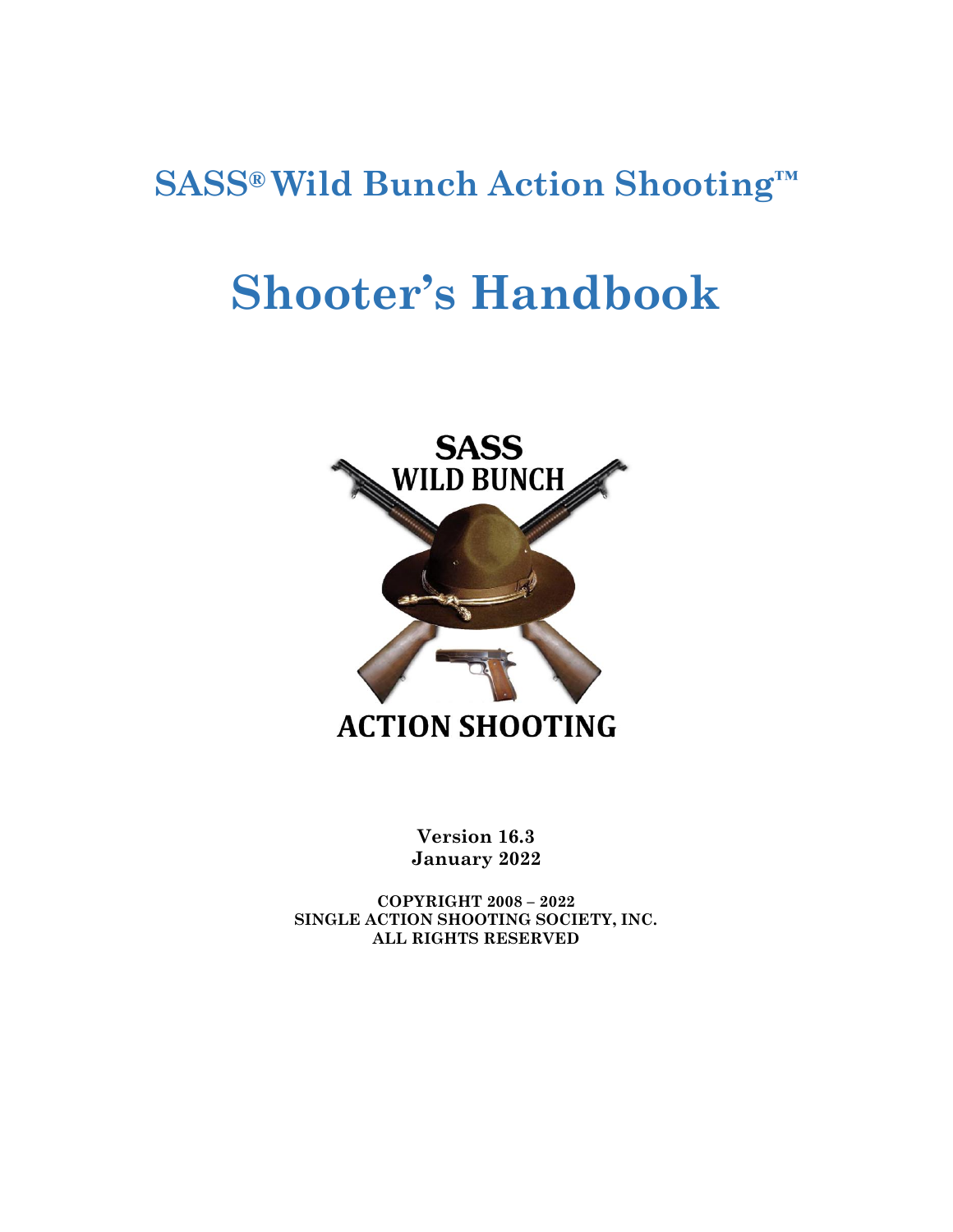## **Table of Contents**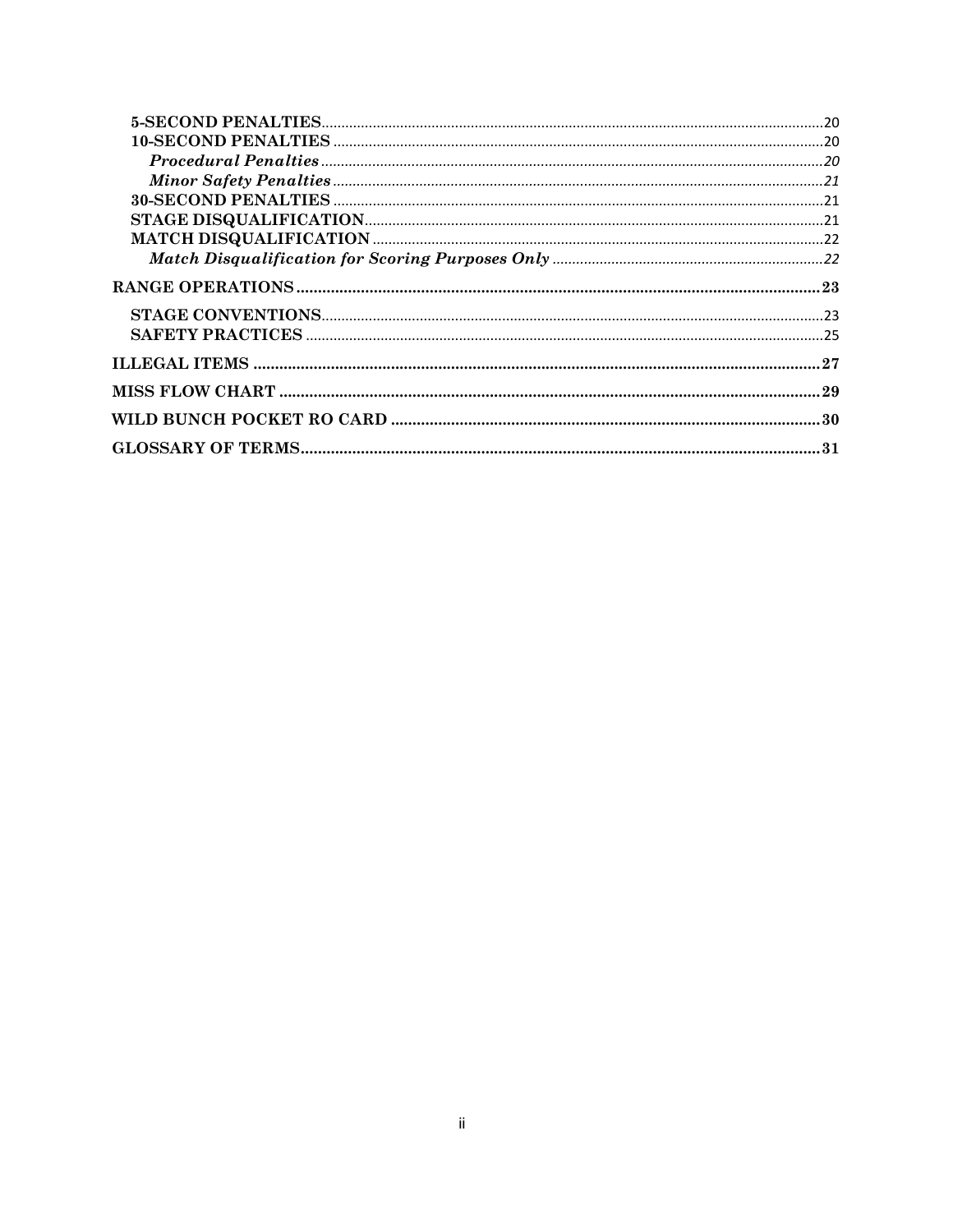#### **SINGLE ACTION SHOOTING SOCIETY**

<span id="page-3-0"></span>The Single Action Shooting Society is an international organization created to preserve and promote the fast-growing sport of Cowboy Action Shooting™ and SASS Wild Bunch<sup>™</sup> Matches. SASS governs and sanctions State, Regional, and National matches conducted by affiliated clubs worldwide.

SASS Wild Bunch™ Action Shooting is a multifaceted amateur shooting sport in which contestants compete with firearms typical of those used in the taming of the Old West just after the turn of the 20th century: 1911 semi-auto pistols, lever action rifles, and Winchester Model '93/'97 and Model '12 pump shotguns. The shooting competition is staged in a unique, characterized, Old West style.

Contestants shoot in several one-to-three gun stages (courses of fire) in which they engage steel and/or cardboard targets. Scoring is based on accuracy and speed.

The truly unique aspect of SASS Wild Bunch™ Action Shooting is the requirement placed on authentic period or western screen dress. Each participant is required to adopt a shooting alias appropriate to a character or profession of the late 19th century, or a Hollywood western star, and develop a costume accordingly.

Your SASS shooting alias is exclusively yours. In the tradition of the Old West cattle brand registries, SASS prohibits one shooter duplicating another's alias. There is only one Tex, one Kid Curry, and one Loophole Pettifogger.

SASS affiliated clubs are required to respect the sanctity of SASS members' aliases and shooter numbers, using them in their articles for publication in *The Cowboy Chronicle* and giving them preference over local club members who are not SASS members and are using a duplicate alias.

American history buffs and serious shooters alike agree the use of vintage firearms, authentic costuming, unique targets, and fast action make Wild Bunch™ Action Shooting one of the most interesting of all shooting sports for both spectator and contestant. This Handbook includes the specific rules, regulations, and general guidelines adopted by the Single Action Shooting Society. The very latest version of the Wild Bunch™ Shooters Handbook can always be found on the SASS web site, www.sassnet.com. It is the intention and hope of SASS these requirements will serve to preserve and protect Wild Bunch™ Action Shooting from the gimmickry and technical gamesmanship that have had such a negative effect on other shooting disciplines. The founders of SASS believe END of TRAIL and club and annual matches are as much an opportunity for fun and fellowship as they are shooting competitions.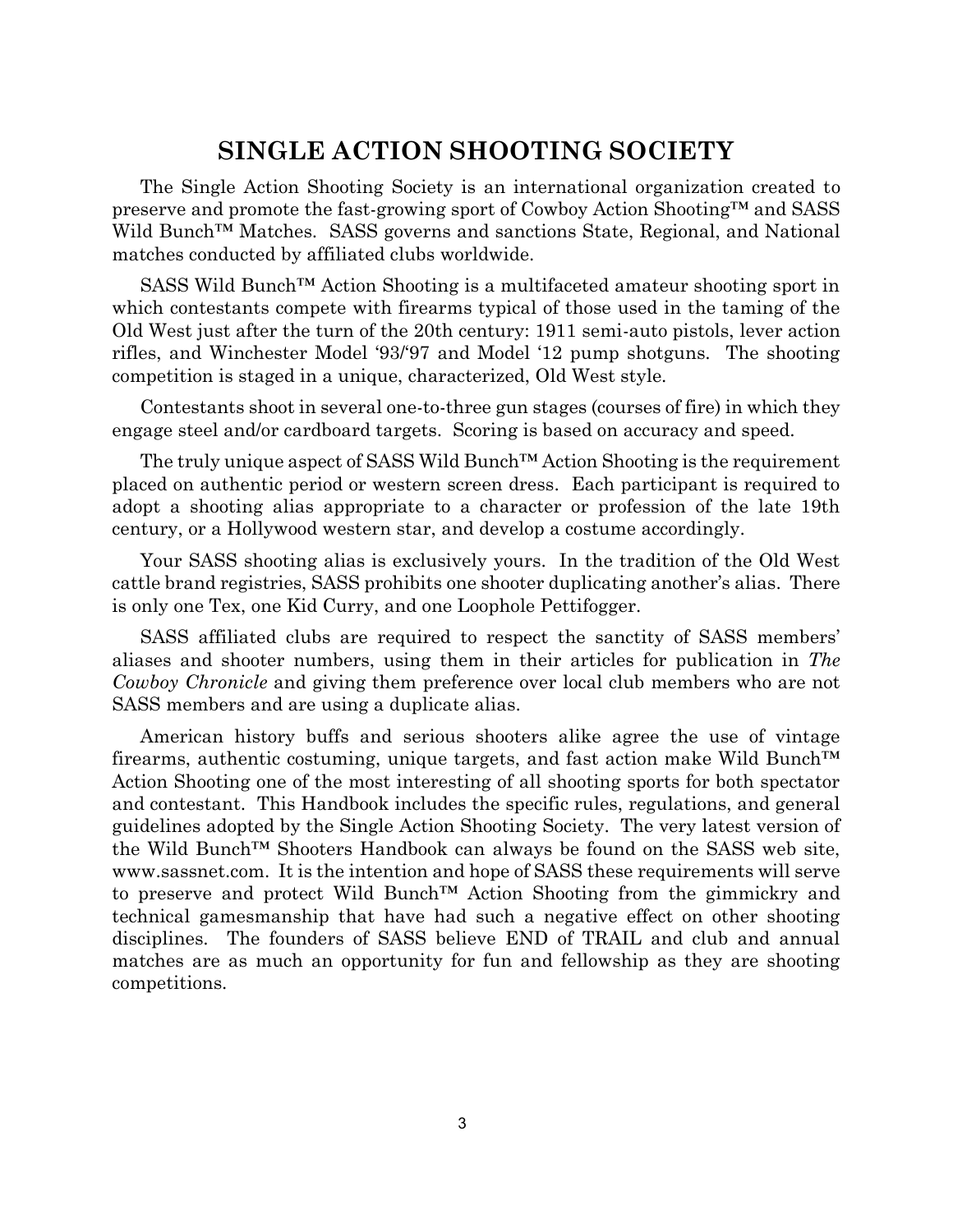## <span id="page-4-0"></span>**SPIRIT OF THE GAME**

As the game of SASS Wild Bunch™ Action Shooting has evolved from Cowboy Action Shooting™, our members have developed and adopted an attitude towards their participation we call "The Spirit of the Game." Competing in The Spirit of the Game means you fully participate in what the competition asks. You do not look for ways to create an advantage out of what is or is not stated as a rule or shooting procedure. Some folks would call The Spirit of the Game nothing more than good sportsmanship. Whatever you call it, if you don't have it, Wild Bunch™ Action Shooting is not your game.

A "Spirit of the Game" infraction occurs when a competitor willfully or intentionally disregards the stage instructions in order to obtain a competitive advantage (i.e., taking the penalty would result in a lower score or faster time than following the instructions) and is not assessed simply because a competitor "makes a mistake." In such a case, in addition to any penalties for misses, a 30-second failure to engage/Spirit of the Game penalty is assessed. Two "Spirit of the Game" penalties within a match will result in a Match Disqualification.

It is expected both Match Directors and participants will understand the intent of the Wild Bunch<sup>™</sup> rules and abide by them. Any modifications to firearms or any equipment not specifically listed in the Wild Bunch™ Handbook or referenced in this manual is illegal.

#### <span id="page-4-1"></span>**SELECTING AN ALIAS**

Every SASS member is required to select a shooting alias representative of a character or profession from the Old West or the western film genre. Your alias may not in any way duplicate or easily be confused with any other member's alias. SASS Headquarters is the final arbiter of whether an alias is acceptable or not.

These rules are enforced in accepting a new alias for SASS registry:

- It must be "printable" before a wide audience.
- No duplications are permitted.
- •If it SOUNDS the same, it is the same.
- •Adding "too," "II," etc. is not acceptable.
- •"Ranger" could become "Texas Ranger" but not "The Ranger." "John Henry Chisum" could be modified to "Jack Chisum" but not "John H. Chisum" or "Jon Henry Chisum."
- Historical names may not be modified to make them different. "Wyatt Earp" and "Marshal Wyatt Earp" are considered the same.

The SASS Alias Registry changes daily. Telephone or email the SASS office to confirm the availability of your alias choice.

If an acceptable alias is not selected, the member's SASS number will be used. All subsequent name changes are subject to a "name change fee."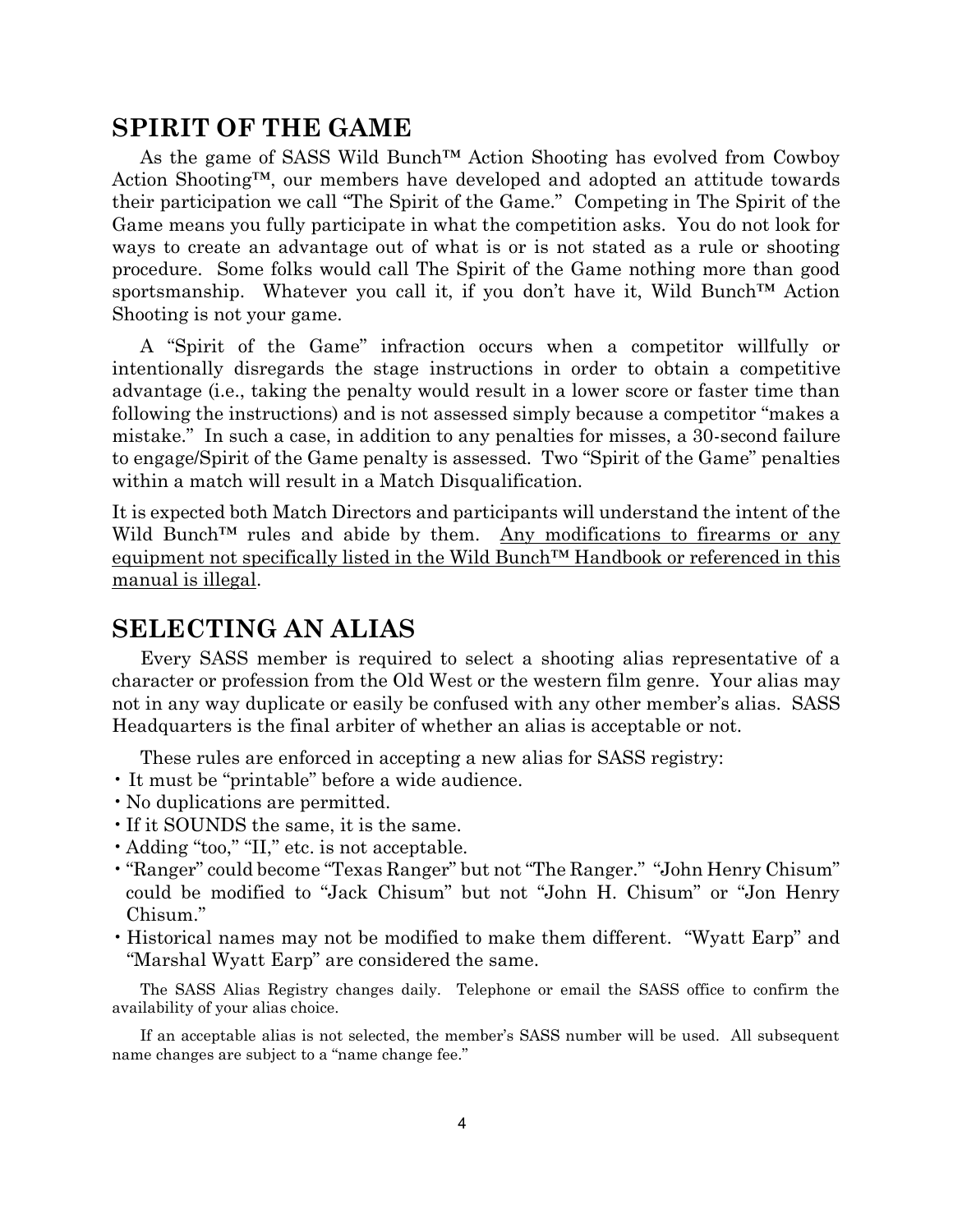#### <span id="page-5-0"></span>**CLOTHING AND ACCOUTERMENTS**

SASS Wild Bunch™ Action Shooting is a combination of historical reenactment and Saturday morning at the matinee. Participants may choose the style of costume they wish to wear, but all clothing must be typical of the late 19th century and early 20th century. Emphasis is put on period US military from 1900 to 1916 and Edwardian period fashion. Western dress such as Pike, Dutch, Lyle, or Tector in the closing scene of the Wild Bunch movie (e.g., Western style pants with or without suspenders, and long sleeve western shirt) is appropriate. Vests are optional. Boots must be SASS legal. Mexican dress is also appropriate.

SASS puts a great deal of emphasis on costuming because it adds so much to the uniqueness of our game and helps create a festive, informal atmosphere that supports the friendly, fraternal feeling we encourage in our competitors.

All shooters must be in costume, and we encourage invited guests and family also to be costumed. Shooters must remain in costume at all match events: dinners, award ceremonies, dances, and etcetera.

ALL clothing and equipment MUST be worn appropriately, how it was intended, and how it would have been worn in the OLD WEST or as seen on B-Western movies and television.

#### <span id="page-5-1"></span>**SASS FIREARMS COVENANTS**

SASS Wild Bunch™ Action Shooting competitions are divided into two separate types of matches: main and side matches. The rules regarding SASS approved firearms depend upon the type of competition in which you are participating.

Original and replicas may be used in competition provided they are in good, safe working order. In each of the respective sections, allowed modifications are listed. Just because a manufacturer designs a part or firearm for this sport or just because a firearm was available, does not necessarily mean it is legal for competition. Only the modifications referenced here as allowed are approved. All others are illegal. As any firearm related sport can be inherently dangerous, SASS does not recommend or suggest the modification of any firearm or the removal of any safety device. Participants in this sport accept responsibility for the use and/or modifications of their firearms and do not depend upon SASS or any of its affiliated clubs or members to make that judgment for them. Please consult with the firearm manufacturer prior to making any firearm modifications. Firearms must operate as intended by the original designs they depict. Firearms must function in a safe manner.

SASS recognizes the desire to enhance firearm performance. Firearms manufacturers, importers, gunsmiths, and the membership as a whole must use caution in any quest to develop mechanisms designed to enhance the operation of firearms for SASS Wild Bunch™ Action Shooting. Any firearm modification not referenced in this Handbook is prohibited. Parties interested in having modifications, parts, or firearms considered for approval and inclusion in the SASS accepted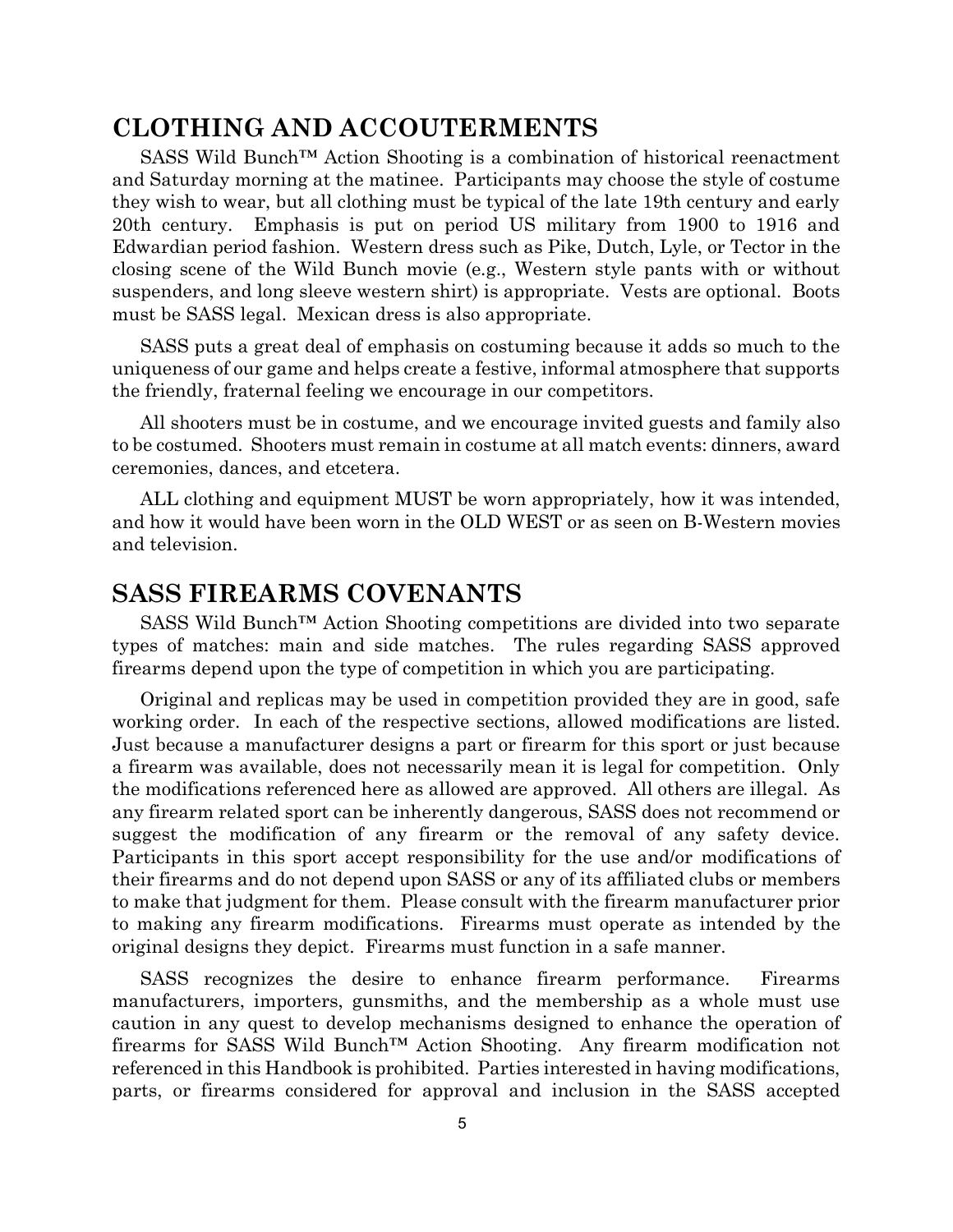modification text can request a Firearms Modification Consideration Application from SASS Headquarters. Written receipt of acceptance from SASS Headquarters will be the ONLY source of approval. Unless referenced within these Covenants, any modifications, parts, or firearms used without this approval are illegal.

#### <span id="page-6-0"></span>**ALL FIREARMS**

- •All firearms must be designed to fire by use of an impact mechanism such as required by centerfire primers. All other firing mechanisms are illegal.
- •Internal modifications not referenced here that cannot be seen while the firearm is at rest (action closed) are allowed provided they do not affect the external operation or directly conflict with one of the modifications listed here.
- •Modifying the firing, cocking, chambering, or levering mechanism to long guns in any way that changes the process from an entirely manual operation to any other style operation (e.g., blowback operation, gas operation, or recoil operation) is expressly prohibited.
- •All firearms may be repaired and/or restored to their original condition.
- •Replacement parts may be made from materials other than the original unless such material is specifically prohibited.
- •All parts may be smoothed, re-profiled, polished, deburred, or replaced provided they are not prohibited in these Covenants.
- •Factory screws may be replaced with socket head cap or other type screws.
- Frames and receivers may be drilled and tapped (such as to accept approved type sights).

#### <span id="page-6-1"></span>**COSMETIC EMBELLISHMENT**

- •Period style tacks, carving, engraving, checkering, inlays, and other such embellishments are allowed provided they do not constitute any kind of radical or target type grip enhancement. (See specific requirements for pistols.)
- •Receiver, frame, grip frame, or barrel engraving is permitted provided it does not constitute a grip enhancement.
- A light bead blasted finish may be applied to the exterior of any Wild Bunch™ Action Shooting firearm.

#### <span id="page-6-2"></span>**1911 PISTOL REQUIREMENTS**

A full-size single stack steel frame 1911 style semi-auto pistol in .45 ACP caliber is required. Throughout this document the term "1911 pistol" is used but includes the 1911A1 model as well as its clones. No more than one main match pistol may be carried to the firing line.

#### <span id="page-6-3"></span>**TRADITIONAL CATEGORY MODIFICATIONS**

The frame and slide must conform to the "military style" 1911 or 1911A1 configuration (e.g., no light rails, enlarged dust covers, and so forth).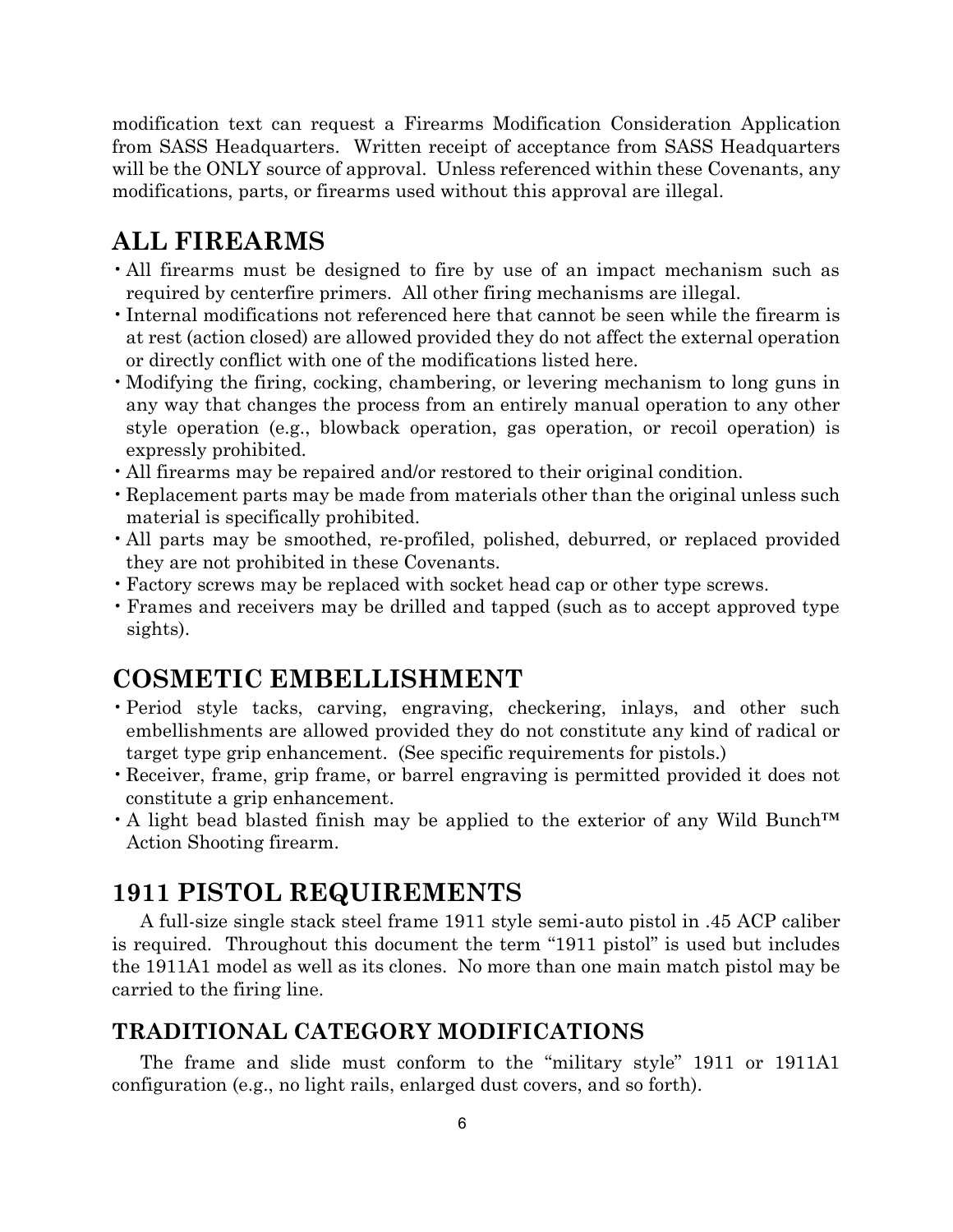The finish on traditional pistols varies from polished blue to very matted Parkerizing. All these finishes are legal. Also allowed are any dull color such as OD green, flat dark earth, desert tan etc. No bright color such as red, yellow, orange or white is allowed. Pistols may also be plated, color case finished or painted. When checkering, matting, or stippling is mentioned, it means actually cutting a pattern in the frame or slide.

- •Barrel length must be five inches. No barrel porting or compensators or other recoil reducing devices allowed.
- Unloaded pistol weight may not exceed 40 ounces with an empty magazine inserted.
- •Barrel with standard barrel bushing. No Bull barrels allowed.
- •Magazine wells may be beveled, but may not be oversized, extended, or flared.
- •Only non-adjustable "military style" simple blade rear and front sights allowed. The 10-8 National Match and the Harrison Design 003 are approved rear sights.
- •Front sights may be dovetailed, pinned, or staked.
- •Sights may be the color of the slide or any combination of the slide color, including, but not limited to, blue, black, or natural stainless (natural colored) steel. The back of a colored front sight may be polished to natural steel color.
- •Stainless steel pistols are permitted.
- •Wrap around grips that cover a portion of the front strap are illegal. No target style or thumb rests allowed. A groove can be cut in the grip to facilitate the shooter reaching the magazine release, but no material may extend beyond the original profile of the grip. Grips that are thinner at one end or the other but have a straight taper are allowed.
- •Only rear slide checkering or serrations. No front slide checkering or serrations.
- •Magazines must be standard length and may be loaded with up to seven rounds. Overloaded rounds that are fired are scored as "illegally acquired" ammunition.
- A base pad may be added to the magazine if it meets the following requirements: It must be made from natural leather material only. It must be no larger than the contour of the base of the magazine. The total thickness of the pad may not extend more than 1/4" beyond the original base plate.
- Empty magazines may not weigh more than three ounces.
- •Only standard grip safeties. No beavertail style grip safeties.
- •Standard length magazine release. May not be extended or oversized.
- •Standard thumb safeties only. May not be extended.
- •Standard slide release. May not be extended.
- •Standard recoil spring guide. No full-length guide rods allowed.
- •Short or long solid trigger permitted. No flat or lightweight match triggers allowed.
- •Flat, wedge, or arched mainspring housings permitted. Mainspring housing may be serrated or checkered.
- •Lowered and flared ejection port is allowed.
- •Checkered front strap or trigger guard not allowed.
- •Standard spur type hammer only.
- •Lanyard loop is optional.
- •Internal accurizing and action tuning is allowed.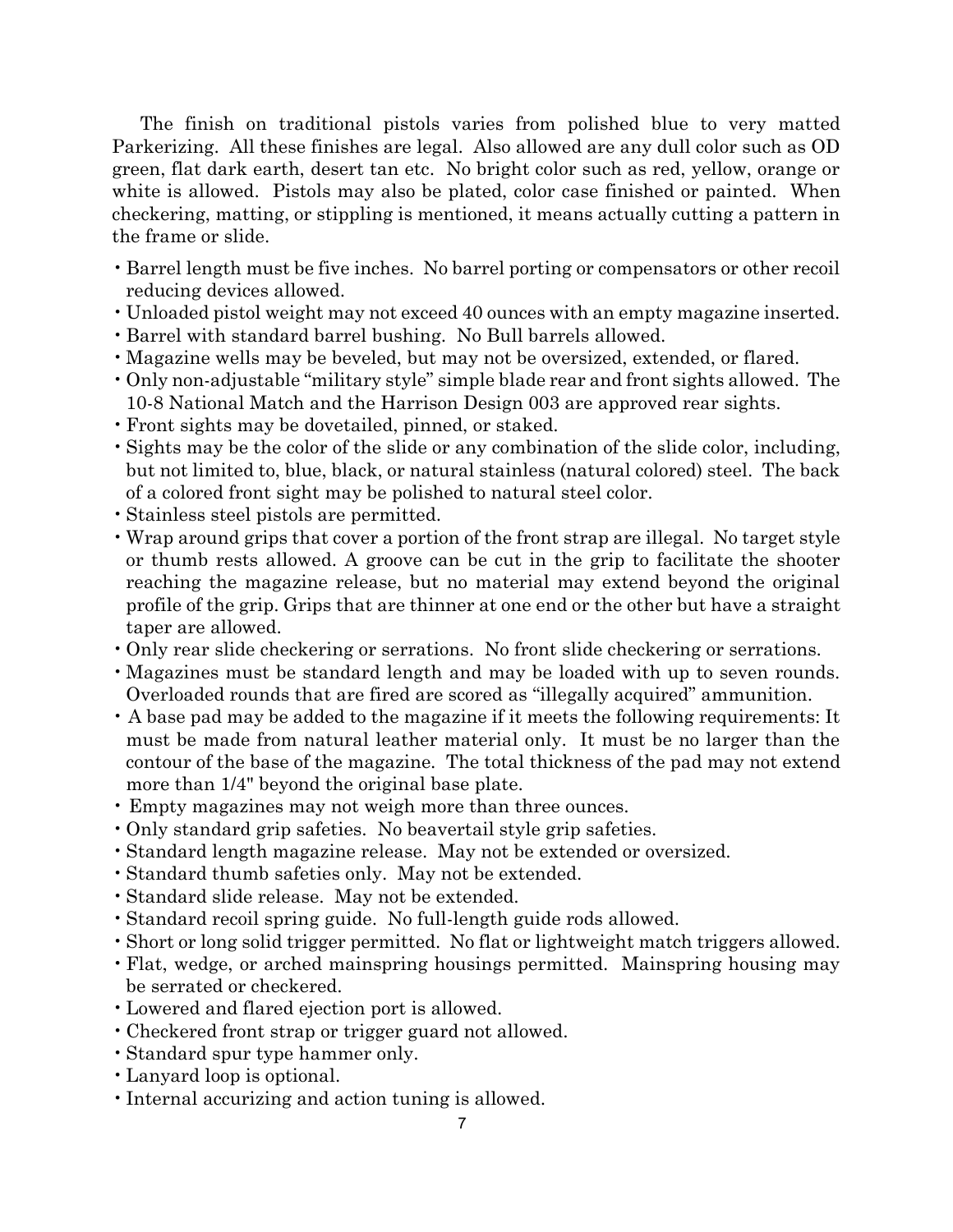- •Thumb and grip safeties must function correctly.
- Note: "Standard" in all cases means Standard Military Specs.

#### <span id="page-8-0"></span>**MODERN CATEGORY MODIFICATIONS**

Pistol finishes vary widely. Bluing, plating, polishing, painting, etc. are all legal.

- •Barrel length must be five inches. No barrel porting or compensators or other recoil reducing devices allowed. No recoil reducing devices are allowed. This means no Springcoil, STI, Fire Dragon, Hartts, tungsten, or similar recoil reducing guide rods, full length dust covers, extra weights, and the like. Dust cover light rails are legal.
- Unloaded pistol weight may not exceed 42 ounces with an empty magazine inserted.
- •Barrel with standard barrel bushing. No Bull barrels allowed.
- •Magazine wells may be beveled, but may not be oversized, extended or flared.
- •Adjustable or non-adjustable rear sights and blade type front sights are allowed.
- •Sights may not be optical or fiber optic. Laser sights are not allowed. Sights may be painted or have colored dots or inserts.
- •Stainless steel pistols are permitted.
- •Wrap around grips that cover a portion of the front strap are illegal. No target style or thumb rests allowed. A groove can be cut in the grip to facilitate the shooter reaching the magazine release, but no material may extend beyond the original profile of the grip. Grips that are thinner at one end or the other but have a straight taper are allowed.
- •Front and rear slide checkering or serrations allowed.
- No external "rib" allowed on top of slide. This means no external rib such as a BoMar may be attached to the top of the slide by screws, welding, or any other means. The top of the slide may be flattened, serrated, and/or matted to reduce glare. Original Colt Gold Cup ribs are legal. Ribs machined as part of the slide by the manufacturer, such as the Colt Gold Cup rib are approved.
- •Extended beavertail grip safeties allowed.
- •Magazines must be standard length and may be loaded with up to seven rounds. Overloaded rounds that are fired are scored as "illegally acquired" ammunition.
- A base pad may be added to the magazine if it meets the following requirements: It must be made from natural leather material only. It must be no larger than the contour of the base of the magazine. The total thickness of the pad may not extend more than 1/4" beyond the original base plate.
- Empty magazines may not weigh more than three ounces.
- •Magazine release may be extended but not oversized.
- •Thumb safeties may be extended and be ambidextrous.
- •Slide release may be extended.
- •Full-length recoil spring guide rod allowed.
- •Lowered and flared ejection port allowed.
- •Match trigger allowed.
- •Lanyard loop is optional.
- •Lightweight competition hammer allowed.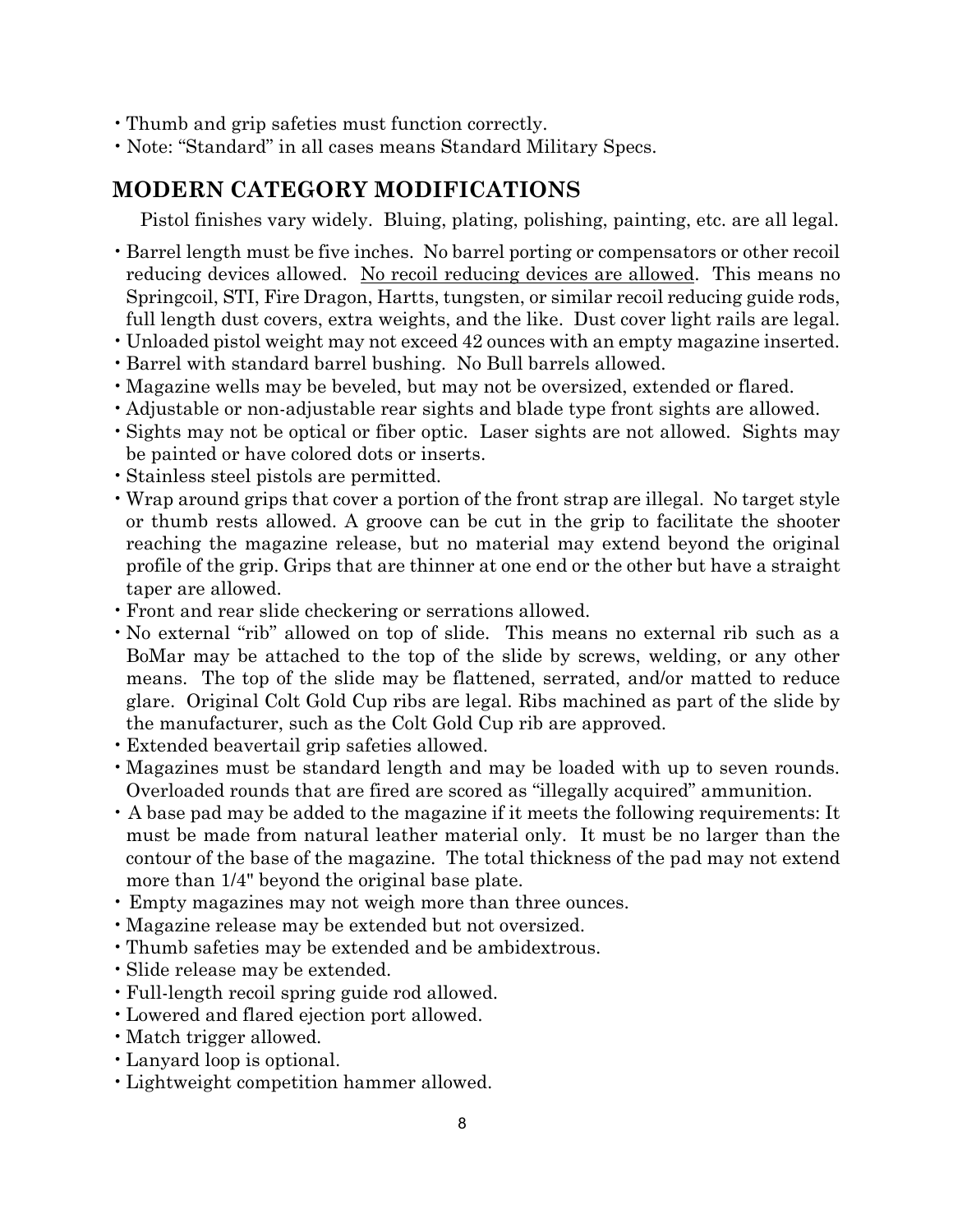- •Checkered front strap and trigger guard allowed. This means any type of checkering, stippling, and/or serrations are legal.
- •Finger grooves on the front strap are illegal.
- •Flat, wedge or arched mainspring housing allowed. Mainspring housing may be serrated or checkered.
- •Internal accurizing and action tuning is allowed.
- Thumb and grip safeties must function correctly.
- •External extractor allowed.

#### <span id="page-9-0"></span>**PISTOL RANGE OPERATIONS**

When handling the 1911, the shooter's trigger finger must be OUTSIDE the trigger guard when moving, reloading, or clearing a malfunction after the pistol is first charged. Typically, a shooter is given the verbal warning, "FINGER!" the first time. A repeat violation earns the shooter a MSV penalty. Charging means the act of placing a live round in the chamber of the pistol.

- •Magazines may be loaded with up to seven rounds at any time.
- •Movement is allowed with the 1911 in hand with the slide closed on an empty chamber with no magazine or a loaded/empty magazine until the pistol is first charged during the stage.
- •When moving with the 1911 in hand, after the pistol has been charged, the trigger finger must be outside the trigger guard. (MSV)
- After being first charged, the shooter may move with the 1911 as long as the chamber is empty of a live round. The slide may be forward or locked back. It may have no magazine or an empty or loaded magazine
- •A loaded pistol may leave the shooter's hands after a malfunction has been declared. Otherwise the 1911 must be discarded with the chamber empty of a live round. The slide may be forward or locked back. It may have no magazine or an empty magazine.
- Changing magazines on the move is allowed as long as the trigger finger remains outside the trigger guard (Trigger Finger, MSV). Once the slide moves into battery and a live round is in the chamber the "basketball travelling rule" is in effect (slide closed on a live round, SDQ).
- •At the end of the course of fire the 1911 must be shown clear on the firing line. At the end of the course of fire and before holstering the pistol, the following RO commands shall be used.
	- UNLOAD and SHOW CLEAR: This means remove any live rounds and the magazine if one is inserted, and with the slide open hold the pistol so the official can see there is no magazine inserted and the chamber is empty.
	- SLIDE FORWARD: This means allow the slide to go forward to battery.
	- HAMMER DOWN: While the pistol is pointed in a safe direction pull the trigger allowing the hammer to drop, unimpeded.

HOLSTER: Place the cleared, safe pistol in the holster. (Failure to comply, SDQ)

<span id="page-9-1"></span>**OPERATIONS AT THE LOADING TABLE**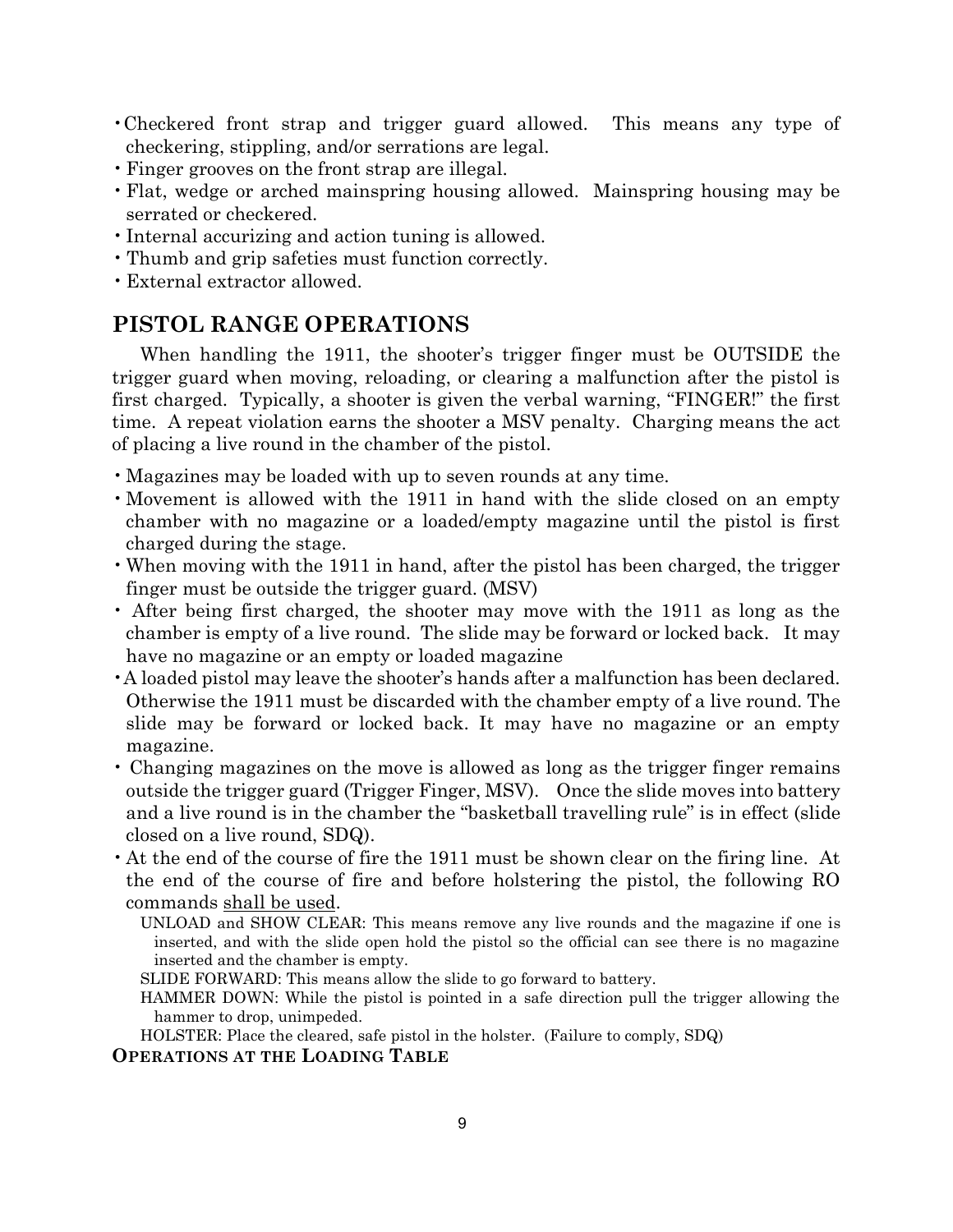•A magazine will be inserted in the 1911. The pistol can remain holstered or will be re-holstered. (Magazine not inserted, NO CALL; slide cycled, after inserting magazine is a SDQ unless corrected before leaving shooter's hands.)

#### <span id="page-10-0"></span>**ON THE FIRING LINE**

• Unless specifically instructed otherwise, a live round will be chambered in the pistol on the clock when needed in the firing sequence.

Safe conditions of pistol during a course of fire are as follows:

- Safe for movement in hand prior to the first charging.
- Slide closed on an empty chamber with no magazine or loaded/empty magazine.
- Safe for movement in hand after the first charging.
- Chamber empty of a live round. Slide may be forward or locked back. Pistol may contain a loaded magazine, empty magazine, or no magazine.
- Safe to leave the shooters hand.
- Chamber empty of a live round. Slide may be forward or locked back. Pistol may contain an empty magazine or no magazine.
- Safe for re-holstering.
- Before the 1911 is charged, if drawn at the wrong time or place.
- Slide closed and hammer down on an empty chamber with no magazine. Only after RO inspection at firing line.

#### <span id="page-10-1"></span>**OPERATIONS AT THE UNLOADING TABLE**

•The already cleared pistol shall remain holstered.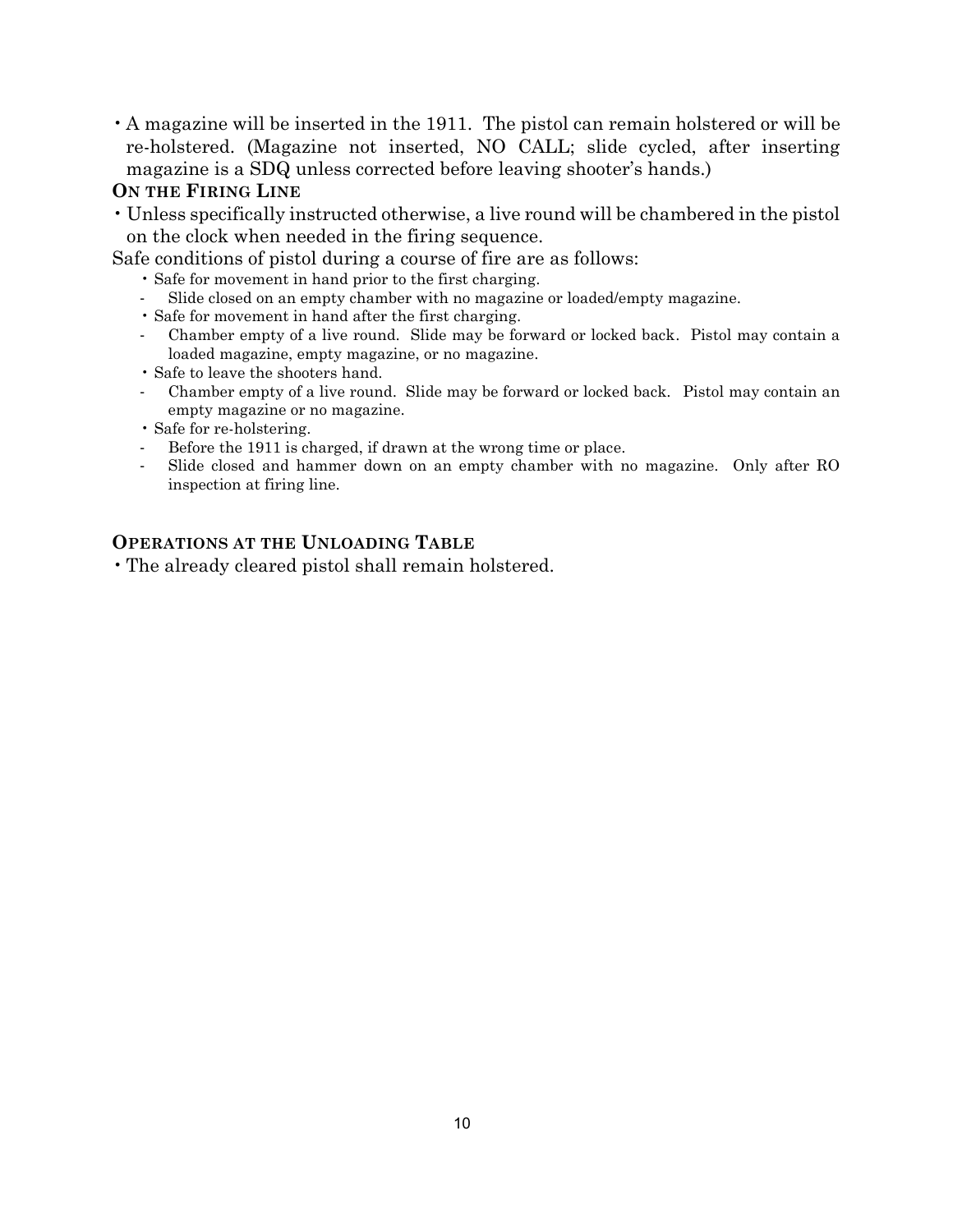## <span id="page-11-0"></span>**RIFLE REQUIREMENTS**

Rifles or carbines used in the main and team matches must be original or replicas of lever or slide action rifles manufactured during the period from approximately 1860 until 1899, incorporating a tubular magazine and exposed hammer. Rifles with box magazines may not be used. Rifle must be chambered in a pistol caliber of .40" or larger.

#### <span id="page-11-1"></span>**HAMMERS, TRIGGERS, AND TRIGGER GUARDS**

- Hammers may be replaced or exchanged with hammers of the original design for the same firearm.
- •Triggers may be profiled.
- •Trigger position may be adjusted.
- •Trigger shoes are not allowed.

#### <span id="page-11-2"></span>**BARRELS**

- •Original barrels may be replaced with new barrels of correct styles for that particular model firearm.
- •Barrels may be shortened and/or crowned.
- •Barrels must maintain a length of at least 16 inches.
- •Barrels may be altered to accept mounting hardware for an alternative tube magazine configuration and capacity appropriate to the model of firearm being altered.
- •Barrels may be altered to accept period style sights as described within the Sights Section.
- •Barrels must be made of steel or iron only.
- •Visible counter-weighting devices are not allowed.
- •Compensating ports are not allowed.

#### <span id="page-11-3"></span>**STOCKS AND GRIPS**

- •The length or style of stock may be altered or replaced (e.g., a carbine style stock may be interchanged for a rifle stock and vice-versa).
- •Checkering, carving, or laser engraving is allowed on fore-stocks and buttstocks.
- •A permanently fitted, non-adjustable, lace on, or slip on recoil pad is allowed on the buttstock of rifles.
- •Buttplates may be changed to a buttplate style that was generally available from the original manufacturer.
- •A piece of leather or similar natural material may be attached to the buttplate or butt stock. This includes the "wrist"/grip portion of the buttstock.
- •Grips or stocks of simulated or natural materials are acceptable provided they are not customized to constitute a "target" grip or stock. That is, they must be of the same basic shape as grips or stocks found on original firearms.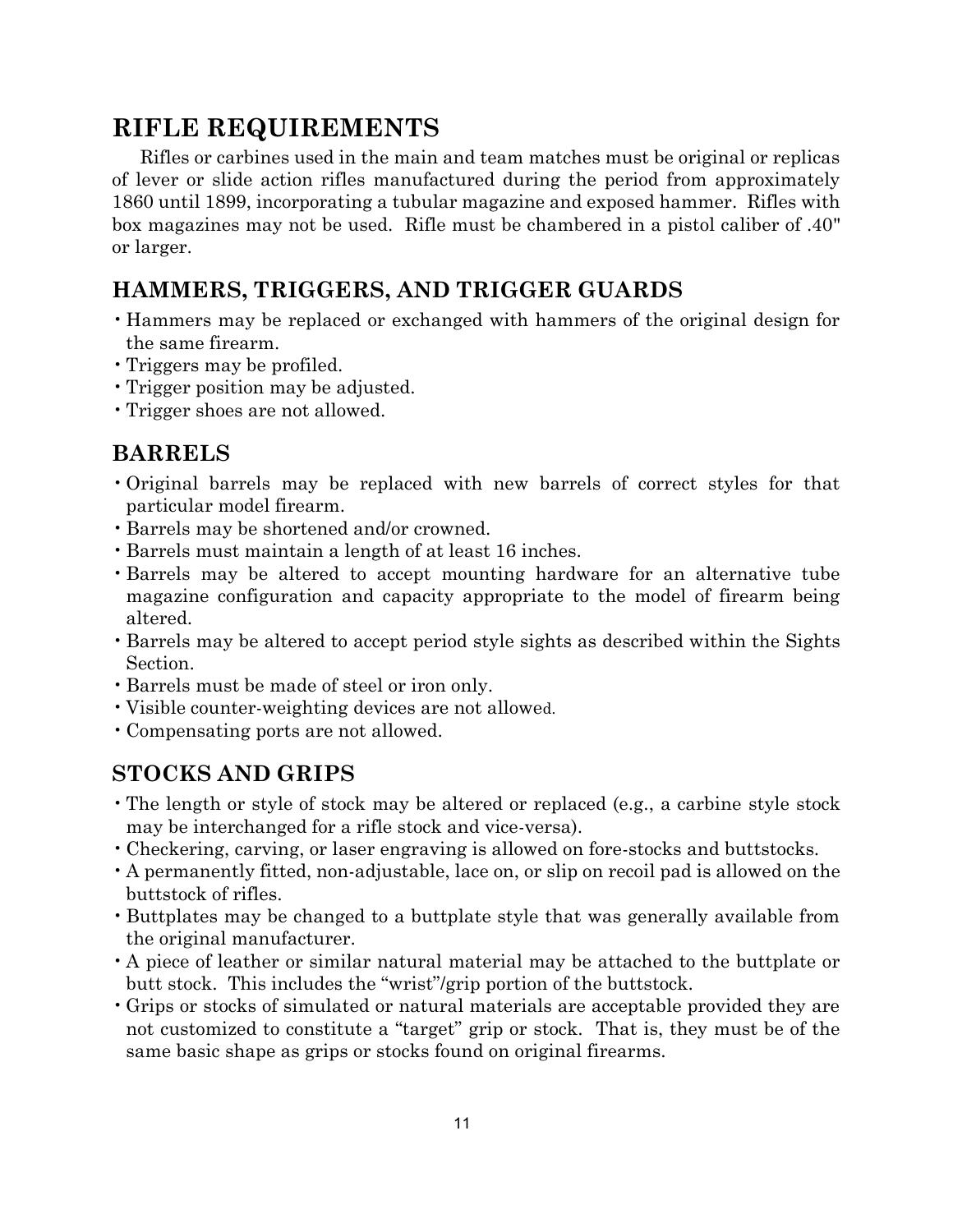#### <span id="page-12-0"></span>**SIGHTS**

- •Tang mounted rear sights may utilize changeable "peep" apertures and eyecups.
- No bolt or receiver mounted sight is permitted.
- •Dovetails may be milled in the barrel for sight replacement.
- •Beach style front sights and sight hoods are allowed.
- •Front sights may be blue, black, or stainless or may include a bead or insert of steel, ivory, faux ivory, brass, gold, pewter, copper, or silver. The bead or insert shall be the color of the afore mentioned materials.
- •Rear sights may be blue, black, or stainless or any color allowed for the front sight. Rear sights may utilize an insert of any color allowed for the front sight.
- •Ramp style front sights are allowed if original to the firearm.
- •Modern style click adjustable barrel or receiver sights are not allowed.

## <span id="page-12-1"></span>**LEVERS**

- •"John Wayne" style levers may be substituted on rifles for the standard factory lever.
- •Levers may be wrapped or padded with leather or other natural material.
- •Filler "blocks" or other such mechanisms designed to prevent all or drastically limit movement of the fingers within the lever loop are not allowed.
- •With the exception of the "John Wayne" levers, any replacement lever must maintain the same basic contour and size as the original lever.
- •The lever may be cut and welded provided the basic exterior contour and size is not changed.
- •The exchange of an 1873 rifle lever with an 1866 rifle lever is allowed.
- •All lever action rifles must have a lever travel distance of not less than 4-1/8 inches when measured as follows:

With the action closed, measure three inches back from the back edge of the trigger at the point where it enters the frame. Mark this point on both the bottom of the buttstock and the lever opposite the buttstock mark. Open the lever to its maximum extension and measure the distance between the two marks.

## <span id="page-12-2"></span>**FEED / LOADING MECHANISMS**

•The carrier and/or lifter mechanisms in rifles may be lightened, welded, modified, or replaced.

## <span id="page-12-3"></span>**FIRING PINS**

- •The length of the firing pin may be extended.
- •The visible contour of the rear portion of firing pins or firing pin extensions may not be altered.
- •Friction reducing devices such as roller bearings are not allowed on the rear portion of firing pins or firing pin extensions.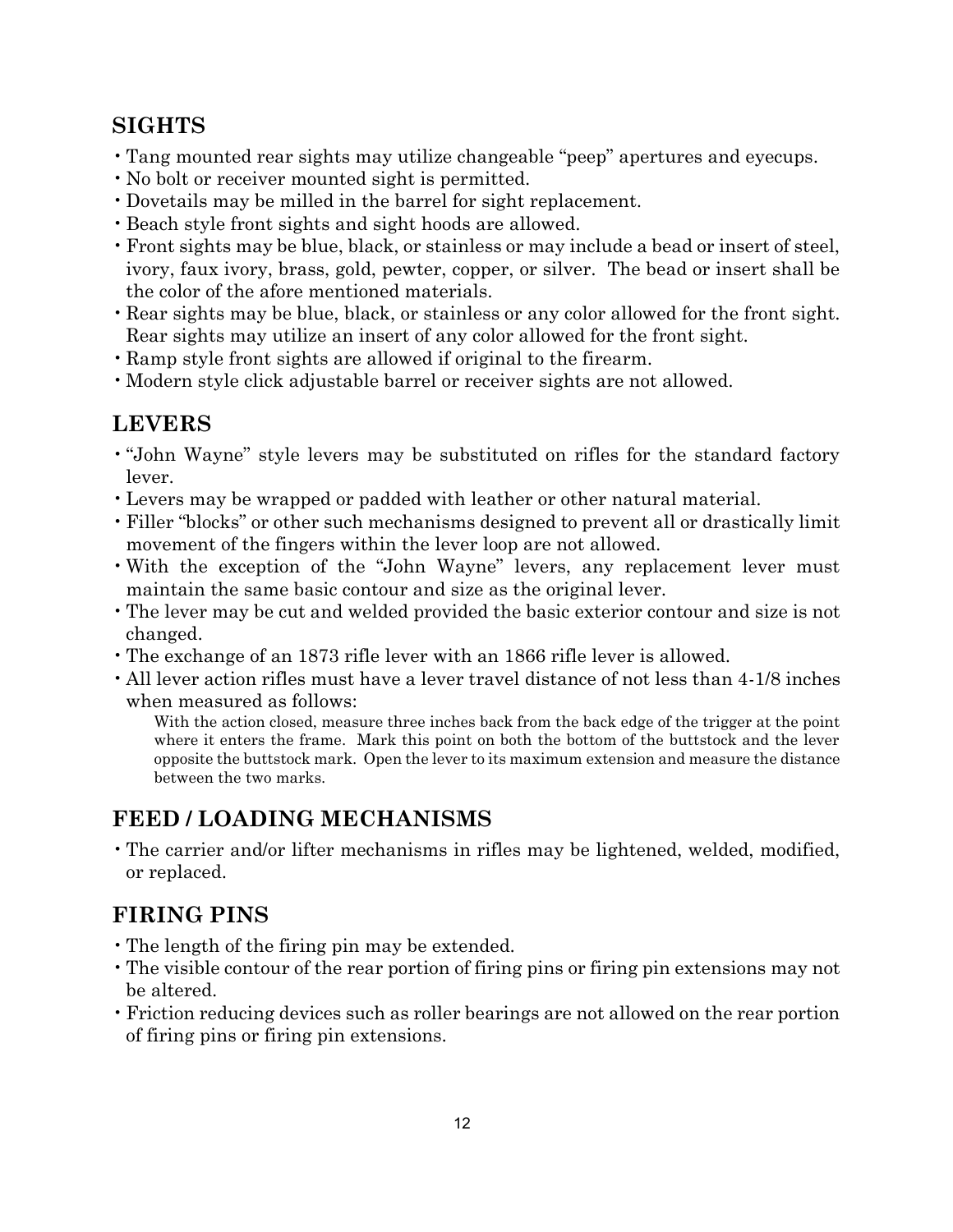## <span id="page-13-0"></span>**RANGE OPERATIONS**

- •Rifles may be loaded with the number of rounds required for the initial target sequence, but NOT exceeding 10 rounds. Any additional rounds needed must be loaded from the body or other specified staging position. Any rounds loaded beyond the required number that are fired are treated as "illegally acquired ammunition."
- •Rifles are always staged muzzle down range with the action closed, the chamber empty, and hammer either on the safety notch or fully down. If vertically staged, the muzzle must be tilted down range.
- Safe conditions of rifle during a course of fire are as follows:
- Safe to leave the shooters hands.
	- NO LIVE round in the chamber, action cycled, and muzzle safely downrange.
	- Hammer fully down on an empty chamber or expended round, action closed (restaged for further use)
	- Safe for movement rifle in hand only
		- Hammer down on empty chamber or expended round, action closed.
		- Action open, round on carrier.

Rifles must be checked cleared at the unloading table. (Not following Loading and Unloading procedures, SDQ)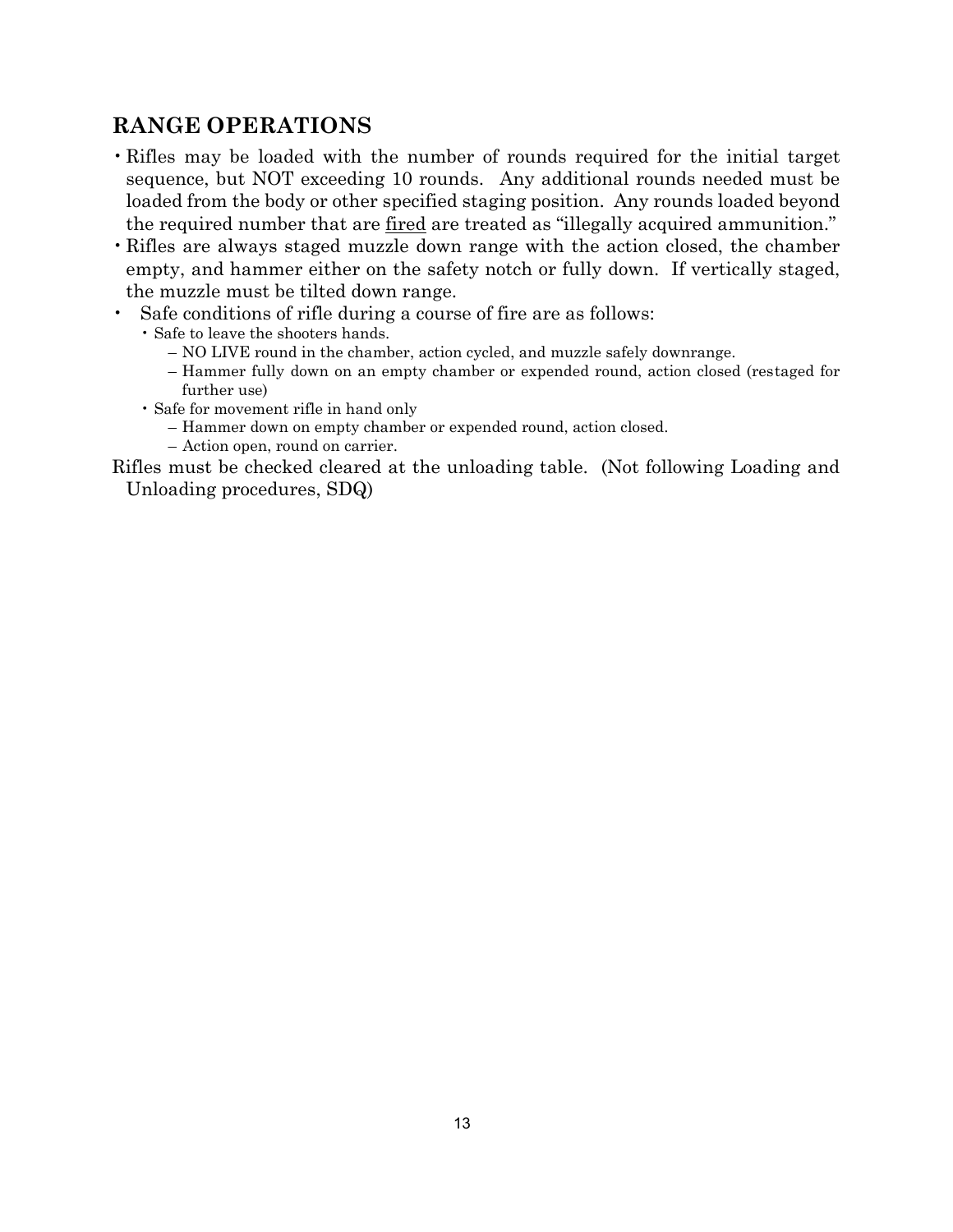## <span id="page-14-0"></span>**SHOTGUN REQUIREMENTS**

The Winchester model 1897 and model 12 pump in 12 gauge, civilian or military style are allowed. The IAC '93/'97 reproduction Winchester is also approved. This shotgun may be identified by the numbers '93/'97 on the left side of the barrel and the words IAC Billerica, MA on the right side of the barrel. Original Winchester 1893 shotguns were declared unsafe by the manufacturer and are NOT legal for use in Wild Bunch Action Shooting™ matches. Fully accurate reproductions are allowed.

#### <span id="page-14-1"></span>**HAMMERS / TRIGGERS AND TRIGGER GUARDS**

- Hammers may be replaced or exchanged with hammers of the original design for the same firearm.
- •Shotgun triggers may be profiled to narrow their width.
- •Shotgun trigger position may be adjusted.
- •Shotgun trigger guards may be wrapped with leather or other natural material.
- <span id="page-14-2"></span>•Trigger shoes are not allowed.

#### **BARRELS**

- •Original barrels may be replaced with new barrels of correct styles for that particular model firearm.
- •Shotgun barrels may be shortened and/or crowned.
- •Shotgun barrels may be altered to accept mounting hardware for an alternative tube magazine configuration and capacity appropriate to the model being altered.
- •Shotgun barrels must maintain a length of at least 18 inches.
- •Shotgun barrels may have internal choke tubes installed provided they do not extend beyond the muzzle.
- •Shotgun barrels must be made of steel or iron only.
- •Visible counter-weighting devices are not allowed.
- <span id="page-14-3"></span>•Compensating ports are not allowed.

#### **STOCKS AND GRIPS**

- •The length or style of stock on a shotgun may be altered or replaced.
- •Checkering, carving, or laser engraving is allowed on fore-stocks, buttstocks, and grips.
- •A permanently fitted, non-adjustable, lace on, or slip on recoil pad is allowed on the buttstock of rifles and shotguns.
- •Buttplates may be changed to a buttplate style that was generally available from the original manufacturer.
- •A piece of leather or similar natural material may be attached to the buttplate or butt stock.
- •Grips or stocks of simulated or natural materials are acceptable provided they are not customized to constitute a "target" grip or stock. That is, they must be of the same basic shape as grips or stocks found on original firearms.
- •Leather on a pump shotgun's fore end or grip surface is not allowed.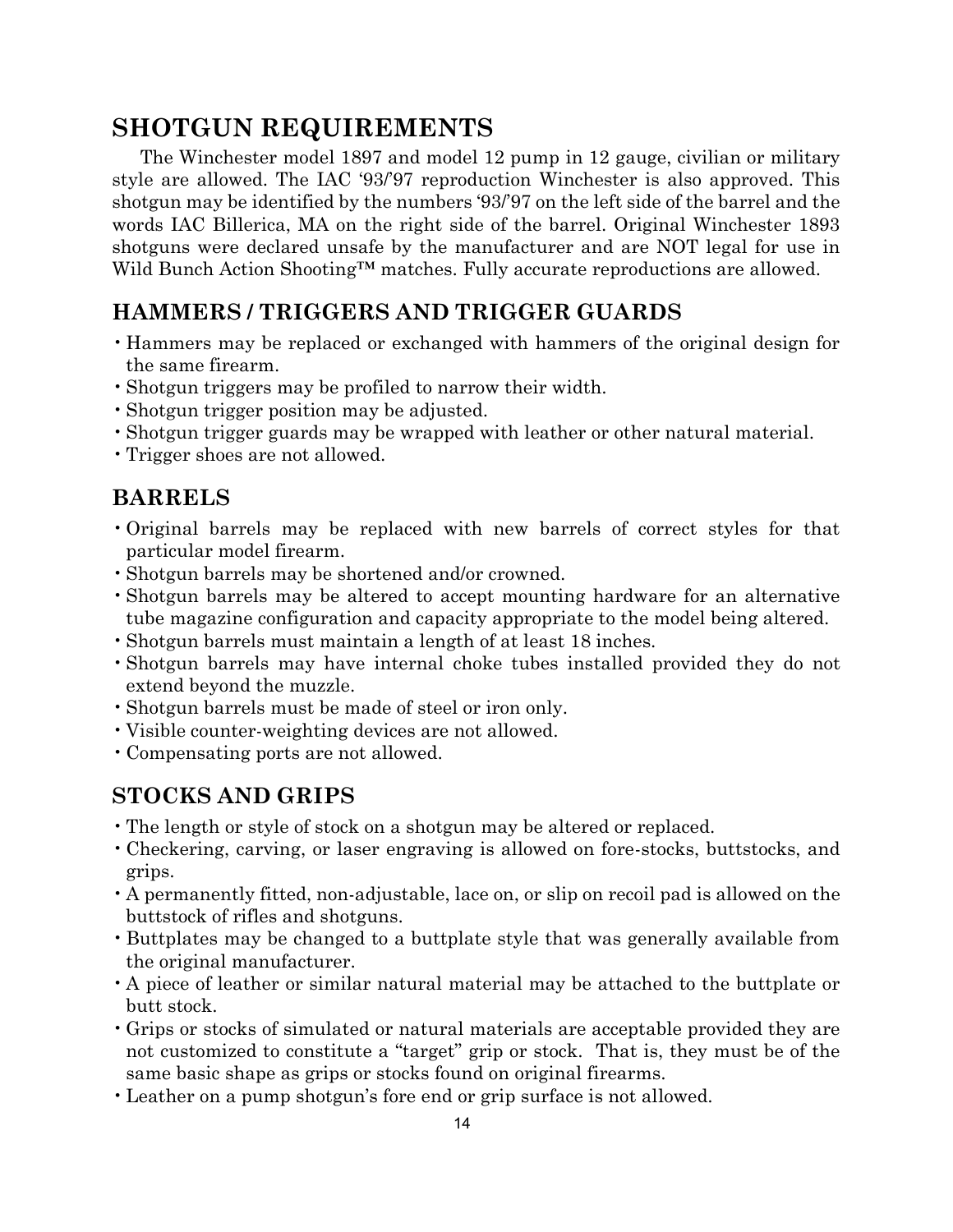#### <span id="page-15-0"></span>**SIGHTS**

- Front sights may be bead or simple post types.
- Mid-barrel sights are allowed and must be the same color as the front sight.
- •Front sights may be blue, black, steel, ivory, faux ivory, brass, gold, pewter, copper, or silver.

#### <span id="page-15-1"></span>**RECOIL REDUCERS**

•Internal recoil reducing devices may be added.

## <span id="page-15-2"></span>**RANGE OPERATIONS**

- •Shotguns may be loaded with the number of rounds required for the initial target sequence, but NOT exceeding six rounds. Any additional rounds needed must be loaded from the body or other specified staging position. Any rounds loaded beyond the required number that are fired are treated as "illegally acquired ammunition."
- •Loaded shotguns must be staged with the muzzle downrange, the action closed, the chamber empty, and the hammer either on the safety notch or fully down.
- Unloaded shotguns shall be staged with the action open.
- •The shotgun magazine will be loaded after closing the action and lowering the hammer on an empty chamber. (Failure to load, NO CALL; closing action after loading, SDQ unless corrected before leaving shooter's hands.)
- Safe conditions of shotgun during a course of fire are as follows:
	- Safe to leave the shooters hands.
		- NO LIVE round in the chamber, action cycled, and muzzle safely downrange.
		- Hammer fully down on an empty chamber or expended round, action closed (restaged for further use)
	- Safe for movement shotgun in hand only
		- Action open, round on carrier.
		- Hammer fully down on an empty chamber or spent round, action closed.
- Must be checked cleared at the unloading table. (Not following Loading and Unloading procedures, SDQ)

#### **ANY EXTERNAL MODIFICATION TO ANY FIREARM NOT SPECIFICALLY REFERENCED IN THIS HANDBOOK IS EXPRESSLY PROHIBITED**!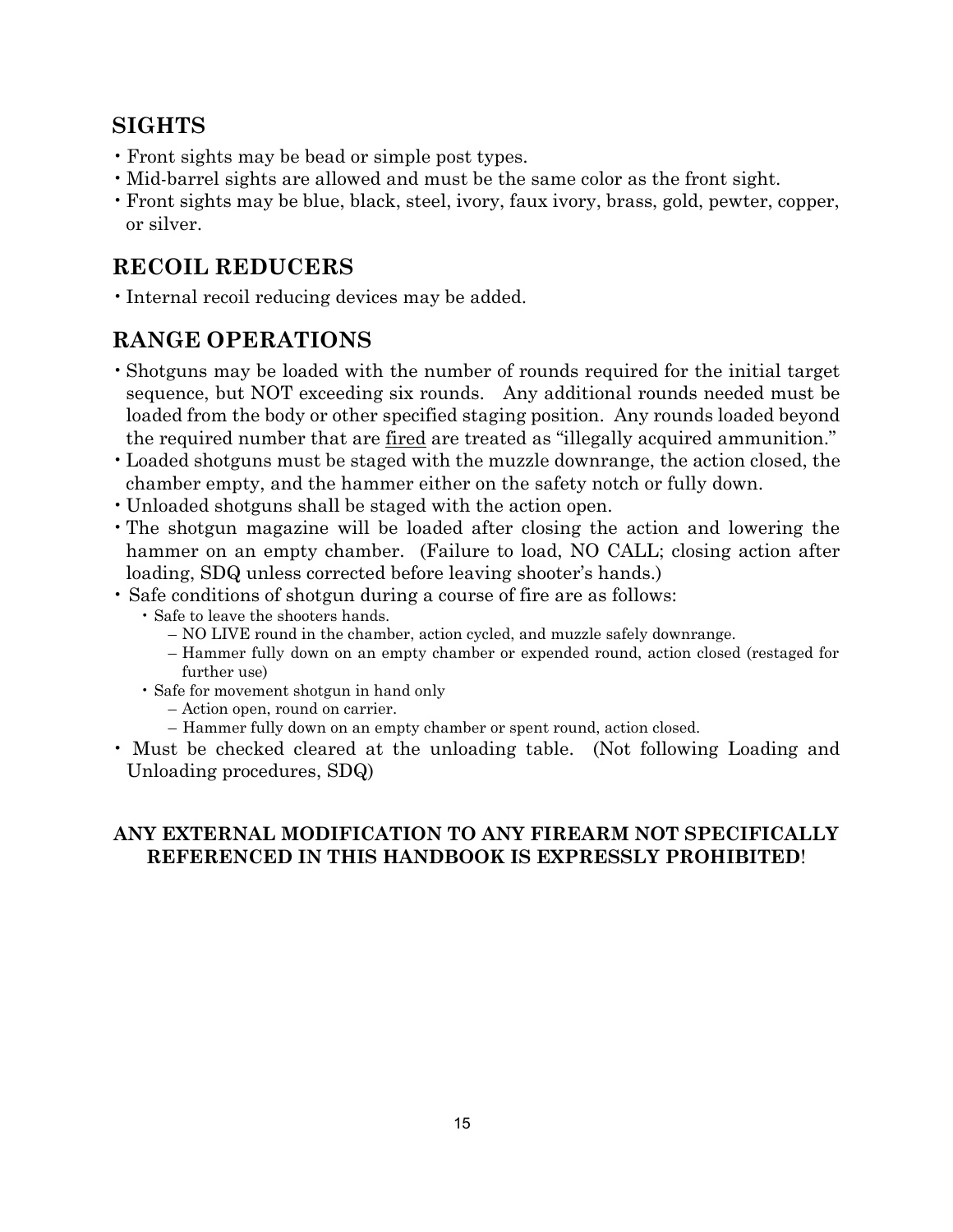## <span id="page-16-0"></span>**HOLSTERS, CARTRIDGE BELTS, AND BANDOLEERS**

- •All pistols must be carried in a safe holster capable of retaining the firearm throughout a normal range of motion.
- •Loose ammunition (i.e., ammunition not in magazines) required for reloads during the course of any stage must be carried on the shooter's person in a bandoleer, cartridge/shot shell belt loop, pouch, holster, or pocket or be safely staged. Rifle and pistol ammunition may not be carried in a shot shell loop. No ammunition may be carried in the mouth, ears, nose, cleavage, or any other bodily orifice.
- •Bandoleers, cartridge belts, and pouches for loose ammunition (i.e., ammunition not in magazines) must be of traditional design (e.g., bandoleers must be loose and not secured in any way to prevent movement). Modern drop pouches, combat style shotgun loops, cartridge loops on the shooter's arm or wrist or a firearm's stock or forearm, and such are not allowed. Pouches shall have a flap and must carry their contents loose, with no special provisions to organize the contents for rapid retrieval. Leather belt slide ammo loops are acceptable; however, shotgun shell slides may not be worn over shotgun loops. Shotgun loops must be in a single row.
- •Cartridge loops must not have a metal or plastic liner. However, the entire loop may be made of metal.
- •Shotgun ammo loops may not accommodate more than two rounds per loop, and rifle/pistol ammo loops shall accommodate only one round per loop.
- •Ammo belts must be worn so all ammo is positioned at or below the belly button.
- •Shotgun ammo loops must conform to the shooters contour (i.e., not tilt out from the belt).
- Holsters and magazine pouches must be of traditional or military design made from canvas or leather. Holsters must not depart from the vertical by more than 30° when worn.
- •The holster must cover the entire length of the barrel and slide from the muzzle to the ejection port. No "open front" speed holsters allowed.
- •If a holster has a flap or strap, it need not be closed during competition.
- No metal or plastic "competition" type equipment allowed.
- No shoulder or cross-draw holsters may be used during competition.
- •Magazine pouches must be worn vertical and conform to the shooter's body (i.e., not tilt out from the shooter's body).
- •Magazine pouches may hold multiple magazines, one magazine per loop. Magazines may not be worn over other magazine holders or over shotgun or bullet loops.
- •At least two inches of the magazine must be covered by the magazine pouch.
- •The flat side of the magazines must be parallel to the body. Magazine pouches may not hold magazines with the thin edge next to the belt. The flat side of the magazine must be parallel to the belt.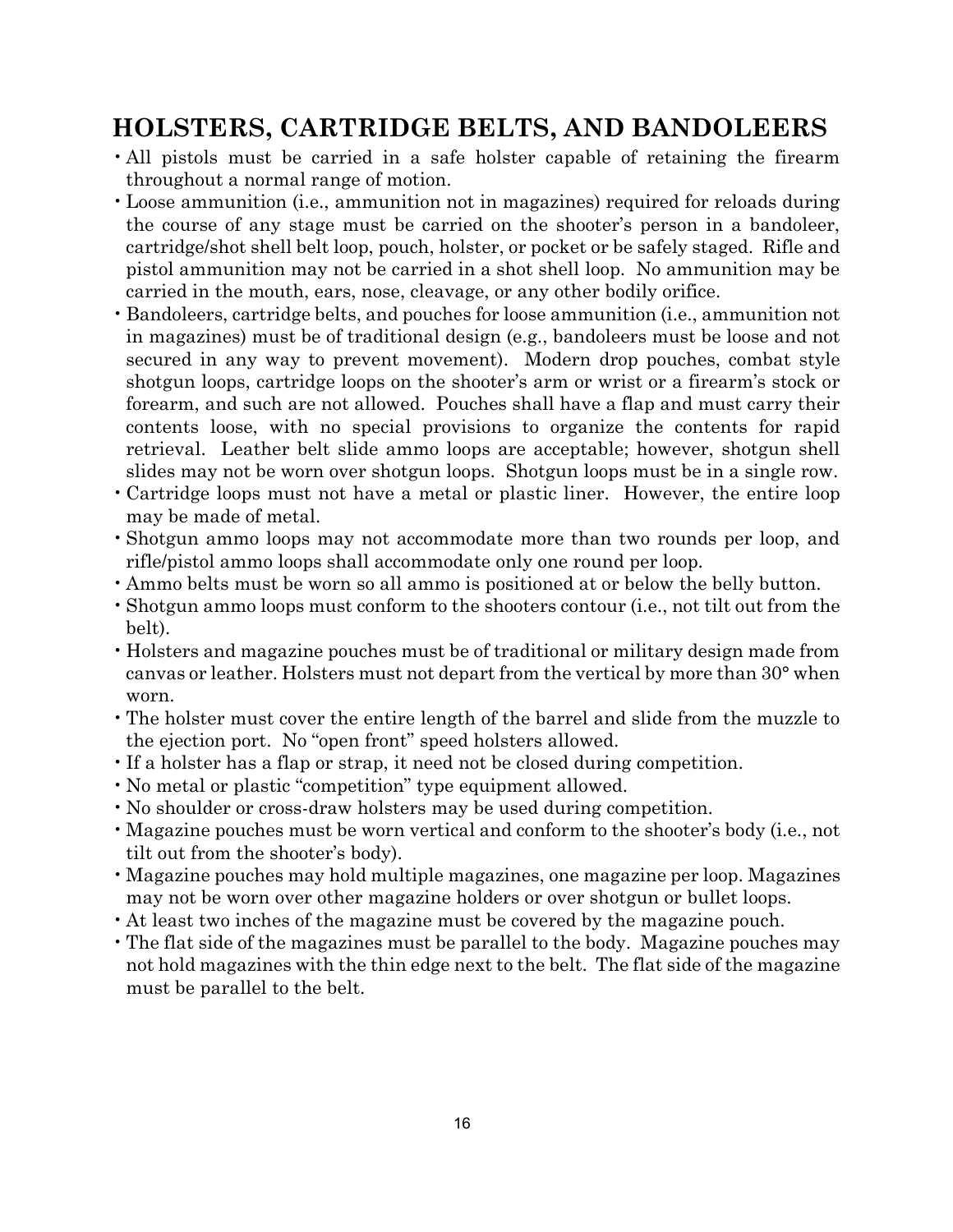- Pouches holding one magazine may be sewn directly on a belt but must hold the magazines in the same manner as other magazine pouches.
- Additional magazines or loose ammunition the shooter may wish to have beyond those the shooter can carry in magazine pouches or ammunition loops may be staged at locations and manner of their choice. Additional magazines and loose ammunition to be staged may be brought to the line in any safe manner.

#### <span id="page-17-0"></span>**AMMUNITION**

The minimum standard for center-fire smokeless ammunition used in all SASS Wild Bunch<sup>™</sup> Action Shooting competitions is not less than a minimum power factor of 150. The maximum velocity standard for pistols is 1000 fps. The maximum velocity standard for rifles is 1400 fps. It is a MDQ for scoring purposes ONLY, for shooting any ammunition that does not meet the power factor. The shooter will be allowed to continue shooting the match, but all times from previous stages will be deleted, and no times for future stages will be recorded. Ammunition that exceeds the maximum velocity is a MDQ. Any major safety violations during the match will be recorded and could result in a shooter being disqualified from the match entirely.

Power factors are calculated by simply multiplying the bullet weight times the velocity and then dividing the resulting number by 1000. Some examples are as follows:

200 gr bullet traveling at 750 fps has a power factor of 150: (200 x 750) / 1000 = 150.00 250 gr bullet traveling at 800 fps has a power factor of 200: (250 x 800) / 1000 = 200.00 Ammunition will be checked via the chronograph provided at the match. Distance from the muzzle to the start screen of the chronograph shall be 10 feet.

- •Shooters will be held responsible for damage caused to a target or injury to personnel due to "bounce back" because of inappropriate ammunition. This major safety violation is grounds for "instant disqualification" and ejection from the match.
- •Pistol and rifle ammunition may not be jacketed, semi-jacketed, plated, gas checked, or copper washed. It must be all lead. Molydisulfide coated bullets, polymer coated bullets, or equivalent are acceptable.
- •Pistol and rifle ammunition must be of "single projectile" design. "Multiple projectile" bullets are illegal.
- •Pistol and rifle ammunition must have a minimum bullet weight of 180gr (11.66 grams).
- •Shotgun shot size must be number six lead birdshot or smaller for all events (no steel or plated shot).
- •Magnum and high velocity shotgun shell loads are not allowed.
- •Shotgun shells shall not be sized down by the use of any die not manufactured for the specific gauge. (MDQ)
- •Shotgun shells shall not be scored (ringed) as to cause the shot-shell case, wad, and shot column to be shot from the firearm as one projectile. (MDQ)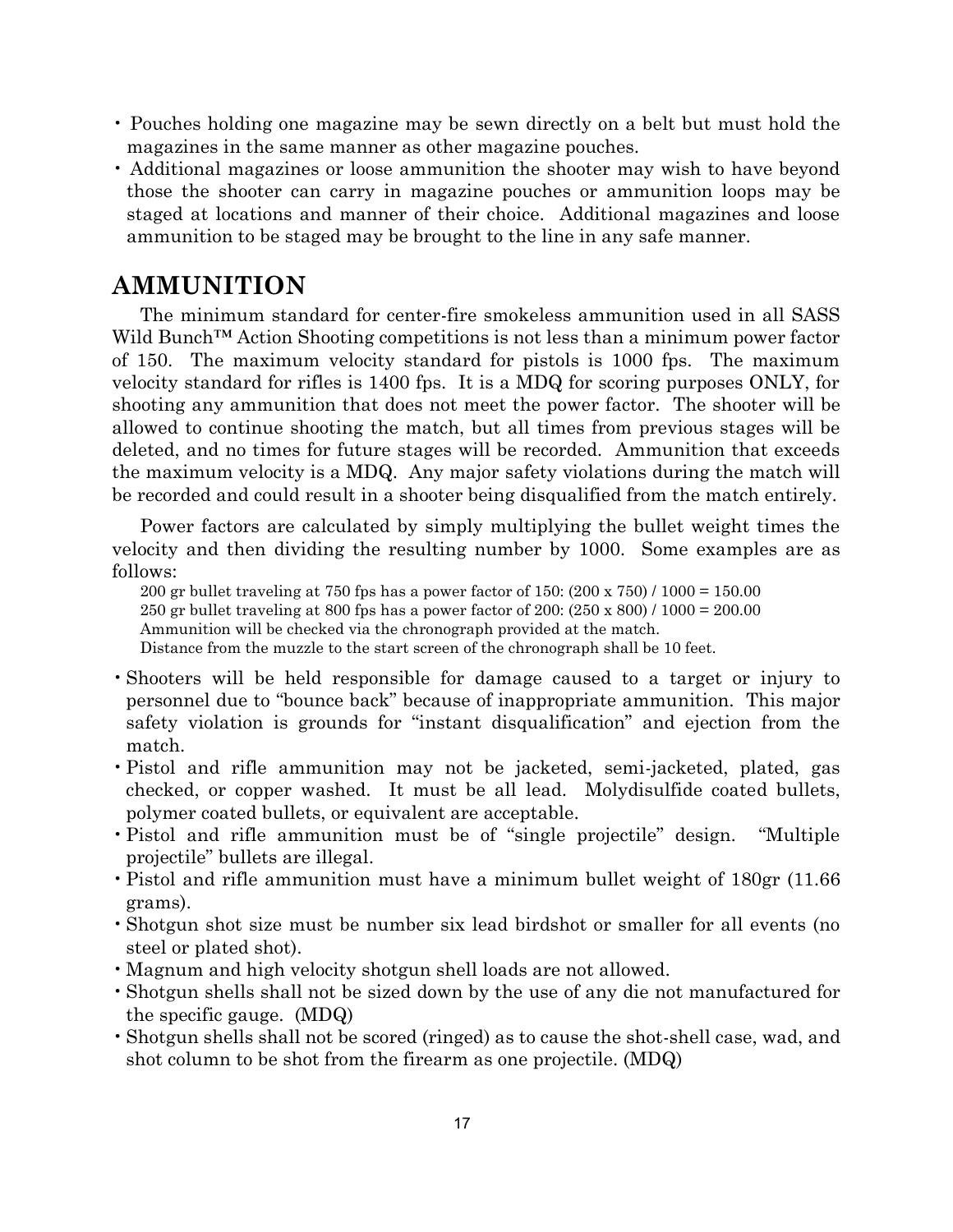## <span id="page-18-0"></span>**TARGET GUIDELINES**

The use of more difficult targets such as plate racks, dueling trees, hostage targets, and so forth is both common and encouraged. The higher power factor ammunition makes these targets react easily and many Wild Bunch™ Action Shooters appreciate a higher skill level. It is important to remember, however, Wild Bunch™ Action Shooting is an Action Shooting sport that promotes speed, movement, and accuracy. It is not a bullseye competition. Wild Bunch™ match directors should keep targets and sequences appropriate for all skill levels. Smaller or more distant difficult targets placed strategically in the match are fine, but this concept should not dominate the design.

## <span id="page-18-1"></span>**CATEGORIES**

SASS Wild Bunch™ Matches recognize two basic shooting categories based on the 1911 pistol. The two categories are Modern and Traditional. Requirements are as follows:

#### <span id="page-18-2"></span>**MODERN**

- •Modern and Traditional style pistols are allowed.
- •May be shot in any shooting style.
- •Any legal rifle or shotgun may be used.

#### <span id="page-18-3"></span>**TRADITIONA**L

- •Only traditional style pistols are allowed.
- •Must be shot one handed unsupported (duelist style). Weak hand may be used for loading, racking slide, and in case of malfunctions.
- •Any legal rifle or shotgun may be used.

#### <span id="page-18-4"></span>**RECOGNIZED AND ADDITIONAL CATEGORIES**

Two Categories are always offered: Traditional and Modern. These two categories are "open" categories and may be shot by men, women, and juniors. Ladies may opt for protected categories: e.g., Lady Modern and Lady Traditional. Juniors (15 years and younger) may opt for protected Junior categories: Junior Boy and Junior Girl. Seniors (65 and older) may opt for protected Senior categories: Senior Modern and Senior Traditional (also "open" categories) as well as Senior Lady Modern, and Senior Lady Traditional. Age, gender, and residency are all to be confirmed/determined by the declaration on the individual's state issued driver's license or ID. It is the Match Director's decision as to which (if any) protected categories are offered ... and based upon the number of entries, which protected categories will be honored. Firearm covenants and power factor must be met in all categories.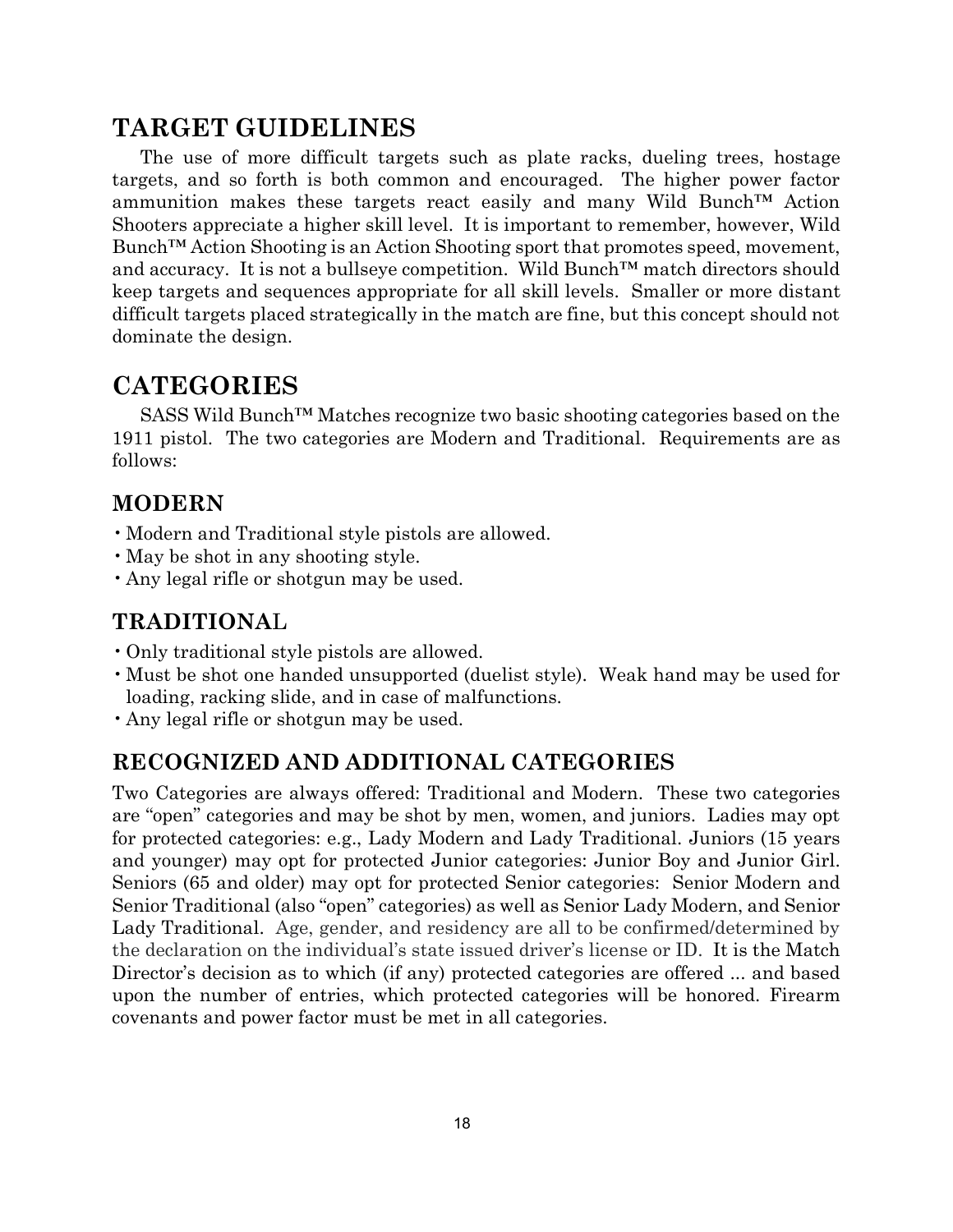#### **SCORING AND TIMING**

All SASS Wild Bunch Action Shooting sanctioned matches will be scored on total time.

The male and female competitors with the "best score" are recognized as the Overall Wild Bunch™ Action Shooting Winners at most matches.

Rifle, pistol, and shotgun targets must be engaged with the appropriate type firearm. A "miss" is defined as the failure to hit the appropriate target type using the appropriate type firearm. Missed targets are scored as five-second additions to the competitor's raw time for the stage (at annual matches and above).

Procedurals are unintentional "mistakes" where the competitor engages the stage in a manner other than the way it is supposed to be shot. Procedurals are scored as ten-second additions to the competitor's raw time for the stage, no more than one per stage.

Minor safety infractions occurring during a course of fire that do not directly endanger persons result in a ten-second penalty being added to the shooter's time per occurrence for that stage. "Minor" safety infractions are occurrences such as failure to cycle a long gun's action at the conclusion of the shooting string.

Major safety infractions result in the shooter's disqualification from the stage or the match. A second Stage Disqualification in the match will result in a Match Disqualification. "Major" infractions include a dropped gun, an accidental discharge that impacts within ten-feet of any person (an impact within five-feet is a match disqualification), violation of the 170-degree safety rule, "sweeping" any person with the muzzle of a firearm, and similar acts that have high potential for personal injury.

In the event a competitor feels a range officer's ruling is in error, the ruling may be politely and immediately appealed to the Range Master. The Range Master will consider the appeal on grounds of policy and rules interpretation only, and their decision is final. At major matches special protest juries will be empaneled to aid the Range Master/Match Director in making a reasonable judgment.

The results of chronograph testing and pistol/magazine weight testing may NOT be appealed.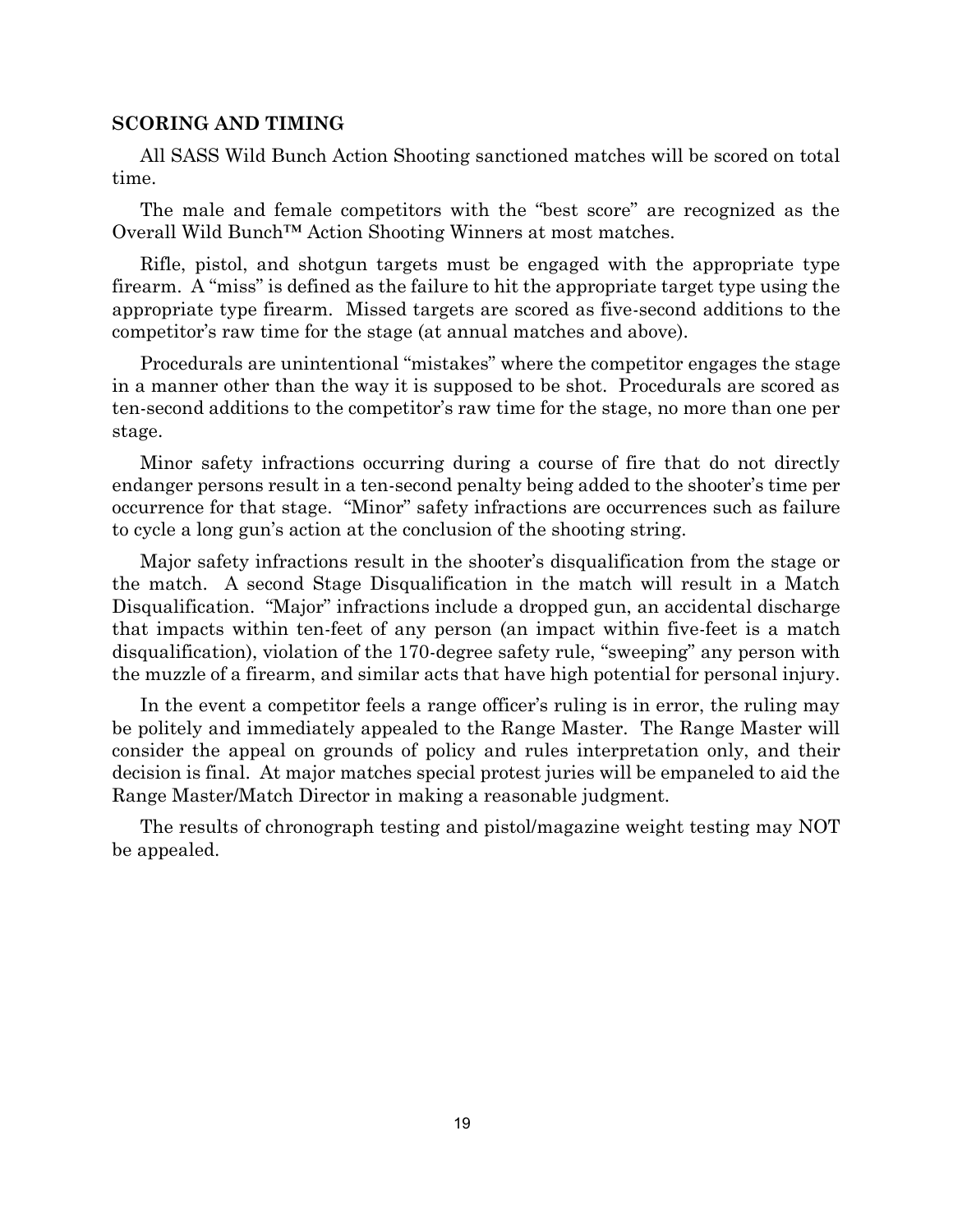#### <span id="page-20-0"></span>**PENALTY OVERVIEW**

#### <span id="page-20-1"></span>**SPIRIT OF THE GAME / FAILURE TO ENGAGE**

A "Spirit of the Game" occurs when a competitor willfully shoots a stage other than the way it was intended in order to gain a competitive advantage.

A "Failure to Engage" occurs when a competitor willfully or intentionally disregards the stage instructions in order to obtain a competitive advantage and is not assessed simply because a competitor "makes a mistake." A Failure to Engage applies only to non-shooting situations such as refusing to rope a steer, throw a stick of dynamite, or otherwise make an attempt to complete any other non-shooting procedure written within the stage instructions. In such a case, in addition to any penalties for misses, a 30-second Failure to Engage penalty is assessed. Note: Two Spirit of the Game/Failure to Engage penalties will result in a Match Disqualification.

#### <span id="page-20-2"></span>**5-SECOND PENALTIES**

Rifle, pistol, and shotgun targets must be engaged with the appropriate type of firearm. A "miss" is defined as the failure to hit the appropriate target type using the appropriate type firearm. Target placement should always allow a shooter the opportunity for a clean miss to be scored without argument. Overlapping targets of the same type should be avoided if at all possible and should not cause a Procedural "trap" by making it difficult to determine the shooter's intent when engaging the targets.

- •Each missed target.
- •Each unfired round.
- •Each target hit with an incorrect firearm, either intentionally or by mistake.

To help understand this concept, a "MISS FLOW CHART" is provided. It is also good to understand "A MISS CANNOT CAUSE A PROCEDURAL."

#### <span id="page-20-3"></span>**10-SECOND PENALTIES**

#### <span id="page-20-4"></span>**PROCEDURAL PENALTIES**

Any unintentional procedural errors caused by "brain fade," confusion, ignorance, or mistakes (not to exceed one for any given stage).

- •Failure to attempt to fire a firearm.
- •Failure to attempt a prop or stage maneuver.
- •Shooting targets in an order other than as required by stage description.
- •Engaging the stage (firearms, targets, or maneuvers) in an order other than as required by the stage description.
- •Failure to adhere to the guidelines of the category in which you are competing.
- •Firing any firearm from a position or location other than as required by the stage description.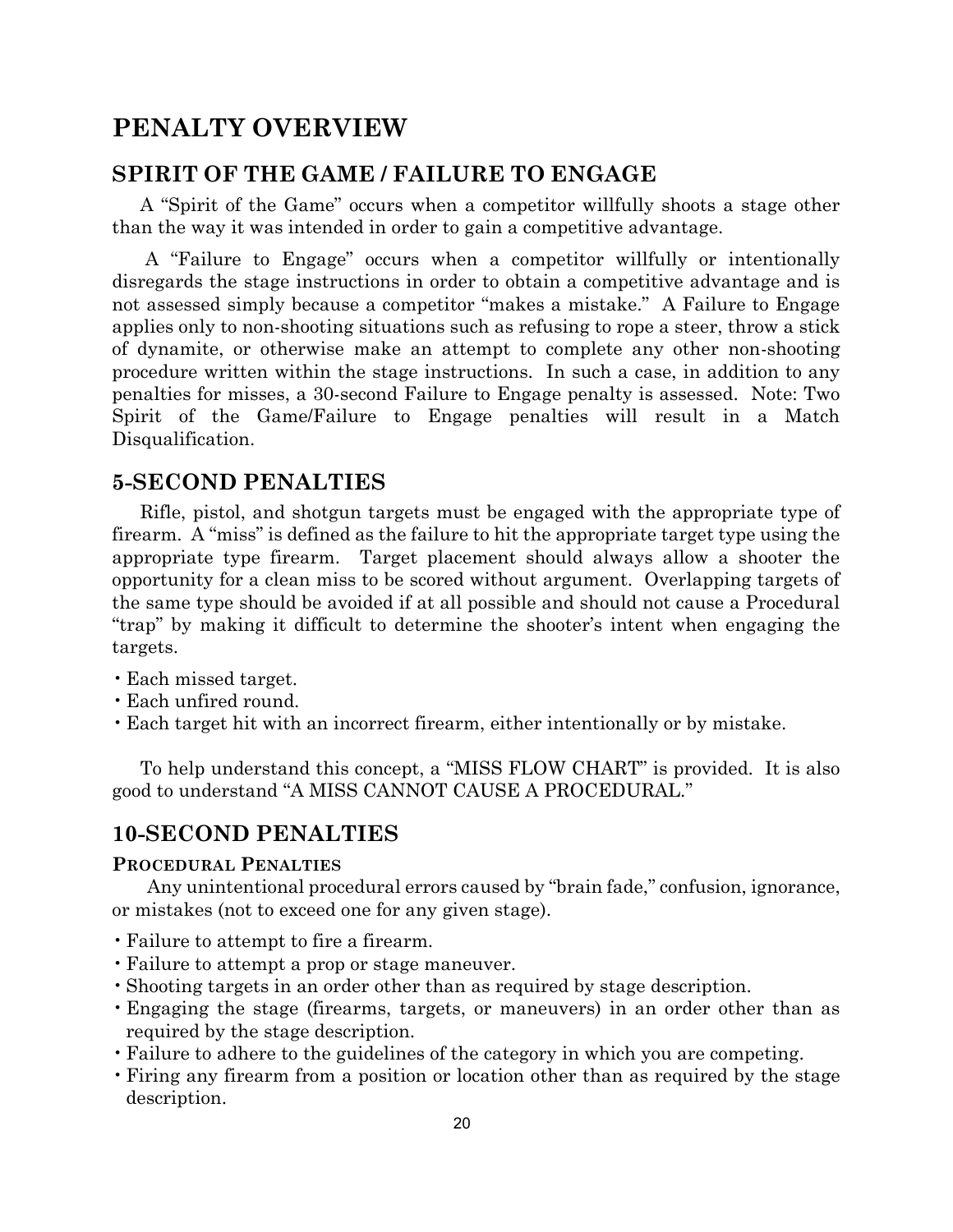- Use of "illegally acquired" ammunition. (i.e., NOT carried to the line/staged by the shooter in an approved manner, or overloaded ammunition).
- Use of "illegally acquired" firearm. (i.e., NOT carried to the line/staged by shooter in an approved manner).
- •Firing more rounds than called for by the stage description.

Accommodations are always allowed for those unable to comply with specific stage procedures due to physical limitations with no procedural penalties assessed.

#### <span id="page-21-0"></span>**MINOR SAFETY PENALTIES**

- Not cycling the action of a long gun at the end of the shooting string before the next firearm is fired.
- •Failure to have the trigger finger outside the trigger guard while moving with the pistol.
- •Failure to have the trigger finger outside the trigger guard while reloading the pistol.
- •Failure to have the trigger finger outside the trigger guard when clearing a pistol malfunction.

#### <span id="page-21-1"></span>**30-SECOND PENALTIES**

- •Failure to Engage
- •Spirit of the Game

## <span id="page-21-2"></span>**STAGE DISQUALIFICATION**

- •Any dropped unloaded gun on the firing line (from the loading table to the unloading table).
- Long guns that slip and fall and break the 170° safety rule.
- •A discharge striking anything five to ten feet from the shooter. Except for props considered expendable or squib loads.
- Violation of the 170° safety rule / Failure to manage appropriate muzzle control.
- •A cocked, loaded firearm leaving the shooter's hand.
- •A live round left in the chamber of a gun.
- •Second offense, in the same match, for failure to adhere to the guidelines of the category in which the shooter is competing.
- •Changing location with a live round under a cocked hammer or a gun with the hammer down on a live round.
- Unsafe firearm handling.
- The use or presence of an outlawed item.
- Loading at other than the designated loading table or on the firing line (1911 magazines excepted).
- •Sweeping anyone with an unloaded firearm.
- •Failure to adhere to loading and unloading procedures.
- •Restaging a long gun for further use with the hammer NOT fully down on an empty chamber or fired case and the action closed.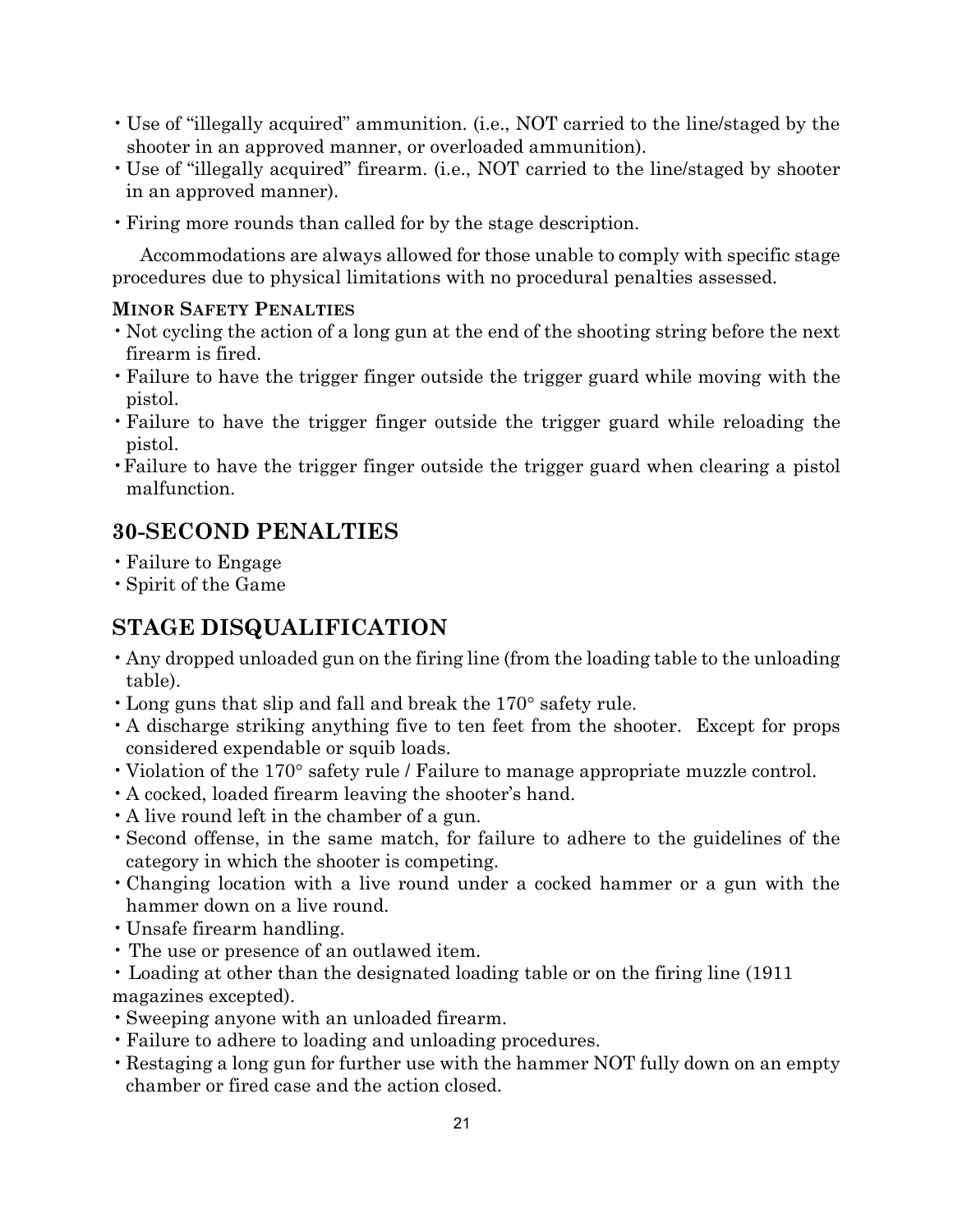- De-cocking a pistol, rifle or shotgun with a live round under the hammer.
- Arriving at the designated loading area with uncleared firearms after completing a stage within the same day (assessed on the previously completed stage).
- Leaving the firing line after being committed to the stage.
- Re-holstering the pistol AFTER it is first charged without it being cleared by a match official.
- Shooting on the move. (continuous fluid movement while engaging targets) (Violation of the "Basketball Traveling Rule.")
- Dry firing at the loading table is not allowed and results in a stage disqualification. Dry firing is allowed only at designated safe areas. Dry firing is defined as the act of bringing the firearm into a shooting position, cocking the hammer, and pulling the trigger as if to cause the firearm to fire normally.
- Loaded long guns not initially staged with the muzzle downrange, action closed, the chamber empty, and the hammer either down on the safety notch or fully down (once it leaves the shooters hands).
- A live round left in an inserted magazine of a 1911 once the gun leaves the shooter's hands.

## <span id="page-22-0"></span>**MATCH DISQUALIFICATION**

- •Two accumulated Stage Disqualifications or Two Spirit of the Game / Failure to Engage assessments.
- •Belligerent attitude / Unsportsman-like conduct.
- •Shooting under the influence of alcohol, prescription, or other medication that may impair the shooter's physical or mental abilities.
- •Shooting illegal ammunition. This includes ammunition that exceeds the maximum velocity, and shotgun shells that have been bottle-neck resized or ringed. This does not include ammunition that does not meet the power factor.
- •Dropping a loaded firearm.
- •Any discharge that hits the ground or stage prop less than five feet from the shooter (except for props considered expendable or squib loads), any discharge at the loading or unloading areas, (except for a declared malfunctioning firearm being handled at the unloading table in a safe manner).
- •Sweeping anyone with a loaded firearm.
- •Third offense, in the same match, for failure to adhere to the guidelines of the category in which the shooter is competing.
- •Leaving the stage with a malfunctioning firearm containing live ammunition unless under the direct supervision of a match official.
- •Willful failure to comply with a "Cease Fire" or "Stop" command given by, and under the positive control of, the Timer Operator.
- Interpersonal conflicts.

#### <span id="page-22-1"></span>**MATCH DISQUALIFICATION FOR SCORING PURPOSES ONLY**

•Ammunition that does not meet power factor.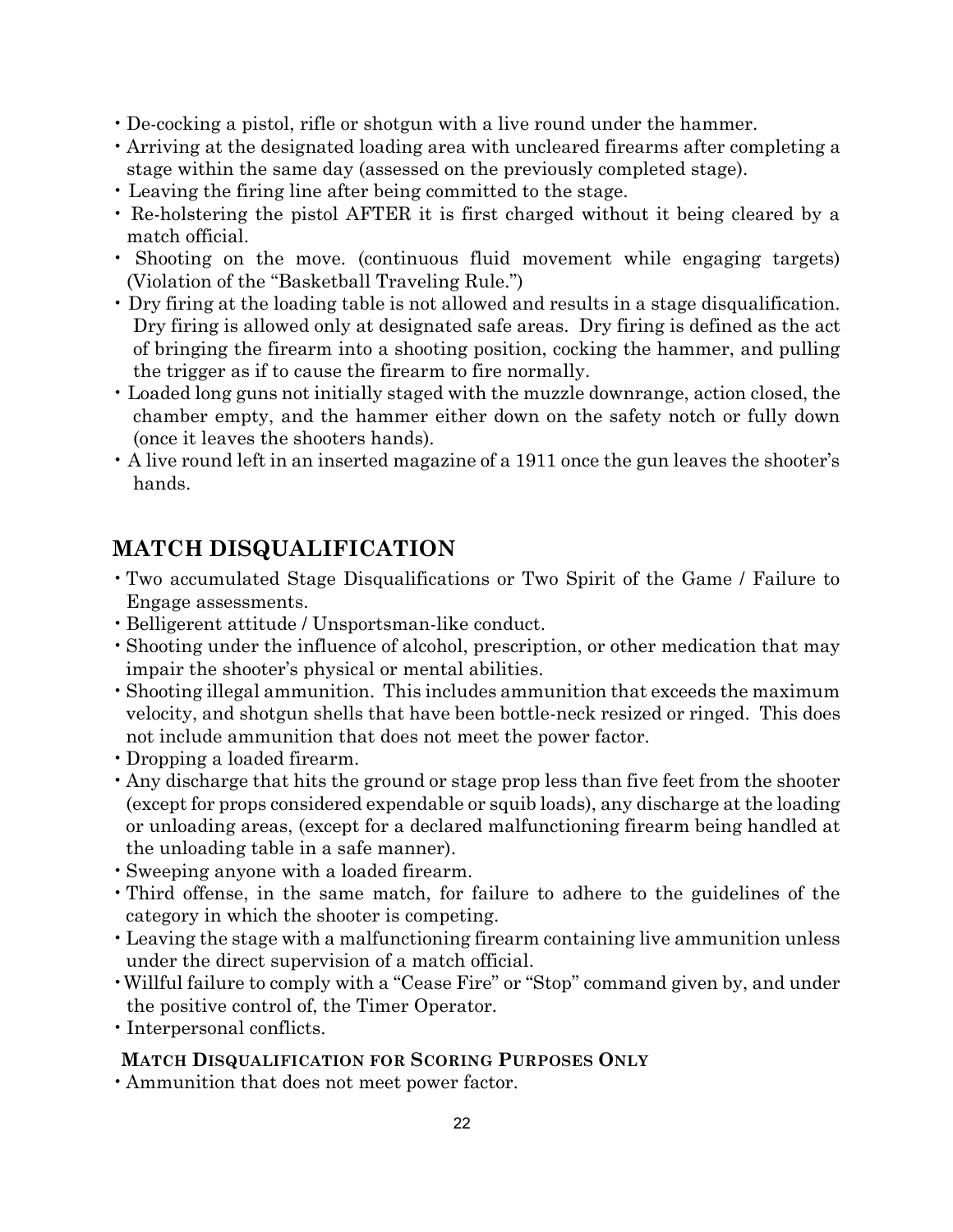• Illegal equipment or an illegal or illegally modified firearm.

## <span id="page-23-0"></span>**RANGE OPERATIONS**

SASS Wild Bunch™ Action Shooting matches are shot with large caliber firearms with a much higher power factor than normal SASS matches. The use of reactive pistol and rifle (knockdown) targets is easily accommodated. Since the rifle must also use higher power factor ammunition, you may end a stage with the rifle without concern the sound of the final shot will not be picked up by the timer.

SASS matches above the club level are "no alibi" matches. Once the first round goes down range, the competitor is committed to the stage and must finish the stage to the best of his or her ability. Reshoots/restarts are not awarded for ammunition or firearm malfunctions. However, if there is a range failure (failure of props, timer, or the range officers) beyond the competitor's control, a restart may be granted. On a reshoot/restart, the competitor starts over clean, carrying only accrued safety penalties forward. Restarts shall be allowed for a competitor to achieve a "clean" start up to the point at which the first round goes down range. Multiple restarts by the same shooter, that in the judgment of the RO are seen to be taking advantage, will not be entertained as they are not in the spirit of the game.

Proper coaching or no coaching at all is not considered RO interference and therefore will never be grounds for a re-shoot. Improper coaching that either impedes the shooter's progress or results in a procedure penalty may be grounds for a reshoot. Purposeful physical contact by the Range Officer with the shooter to prevent a major safety violation is not considered RO interference and is never grounds for a reshoot. Failure to stage guns or ammunition at the designated position(s)/location(s) is the fault of the competitor and scored as a procedural unless the competitor is able to correct the situation, unassisted, while in the process of completing the stage under time.

In the event a target fails or falls to the ground, the Chief Range Officer should instruct the shooter to "shoot where it was." This call will never result in a penalty of any kind to the shooter. This process has been found to be far less confusing, and thereby safer, to the shooter than requiring an alternate target to be engaged, although it is perfectly acceptable for the shooter to engage an alternate target and be scored for hits and misses in the normal manner. Do not engage a downed target, as this may cause further damage to the target, or worse, may result in dangerous ricochets.

#### <span id="page-23-1"></span>**STAGE CONVENTIONS**

Stage Conventions, or standard range behaviors, are a list of practices every shooter is expected to know and follow on every stage. These stage conventions should be followed in all Wild Bunch™ Action Shooting matches unless otherwise directed in stage descriptions.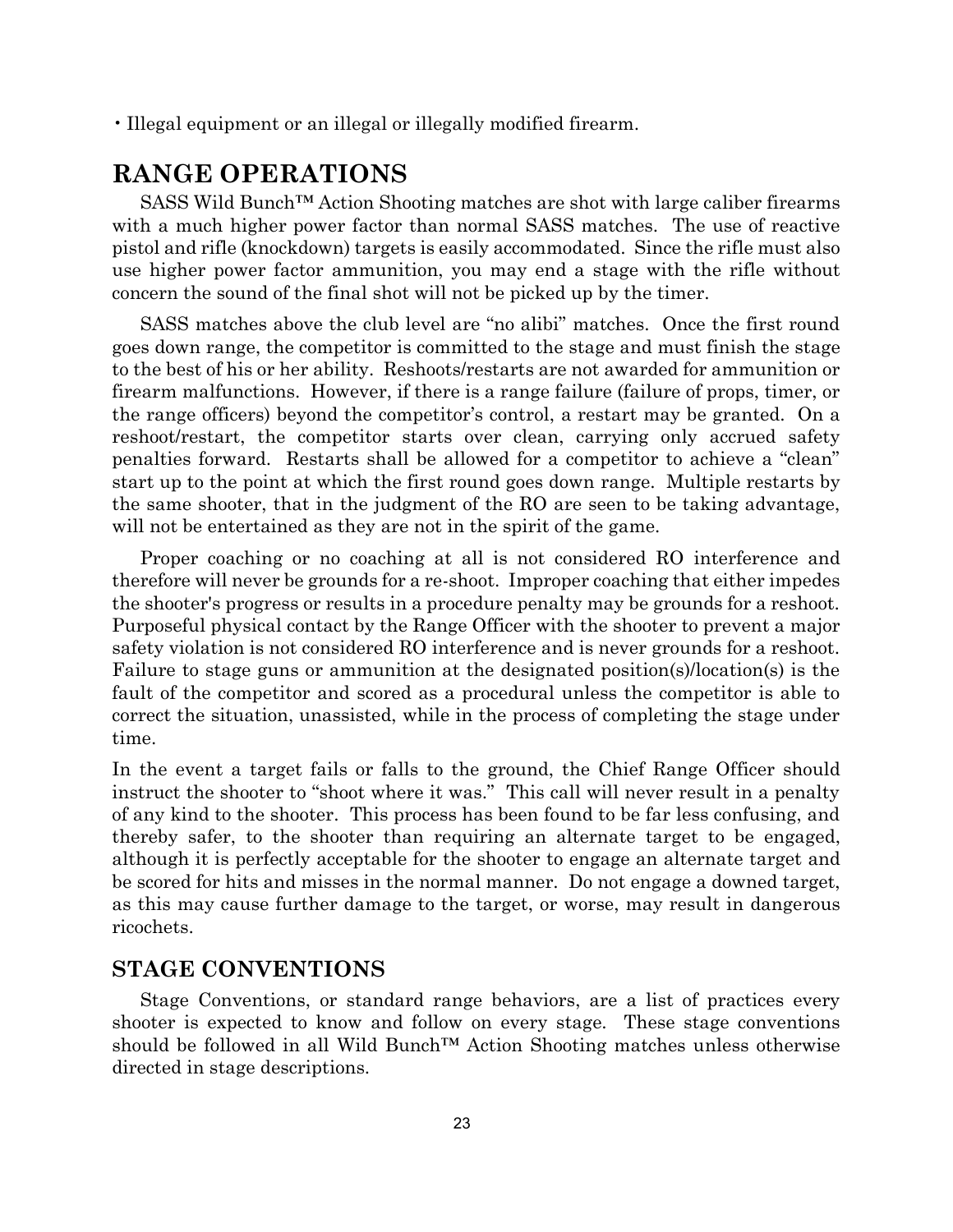- 1. Knockdown targets that do not fall may not be re-engaged. No missed target may be re-engaged.
- 2. All knockdown targets (shotgun, rifle, or pistol) must go down to count. Any knockdown target still standing once the shooter has engaged the next sequence of the stage will be counted as a miss.
- 3. All staged guns shall have their barrels pointed safely down range. All long guns initially staged on a horizontal flat surface shall be staged lying flat where at least the rear of the trigger guard is on the staging area. All handguns initially staged on a horizontal flat surface must be staged with the entire handgun lying flat on the staging surface.
- 4. Shooters may not start a stage with ammunition in hand.
- 5. After the shooting string, long guns are made safe with muzzle down range, action cycled.
- 6. The 1911 must be discarded with the chamber empty of a live round. The slide may be forward or locked back. It may have an empty magazine or no magazine. After being first charged it is never re-holstered until cleared at the end of the stage by the RO.
- 7. Pistols are shown clear on the firing line at the end of the stage prior to holstering.
- 8. Safe gun handling is the shooter's responsibility. The 170-degree safety rule is in effect.
- 9. If no starting position is given by the match rules or stage description, the shooter may start in any position as long has hands are not touching the guns or ammunition, including magazines.
- 10.Only the shooter may handle his/her firearms … from the loading table to the unloading table. Under unusual circumstances, a shooter may ask for assistance in handling their firearms, after the course of fire is complete.
- 11.Interpersonal Conflicts WILL NOT be tolerated.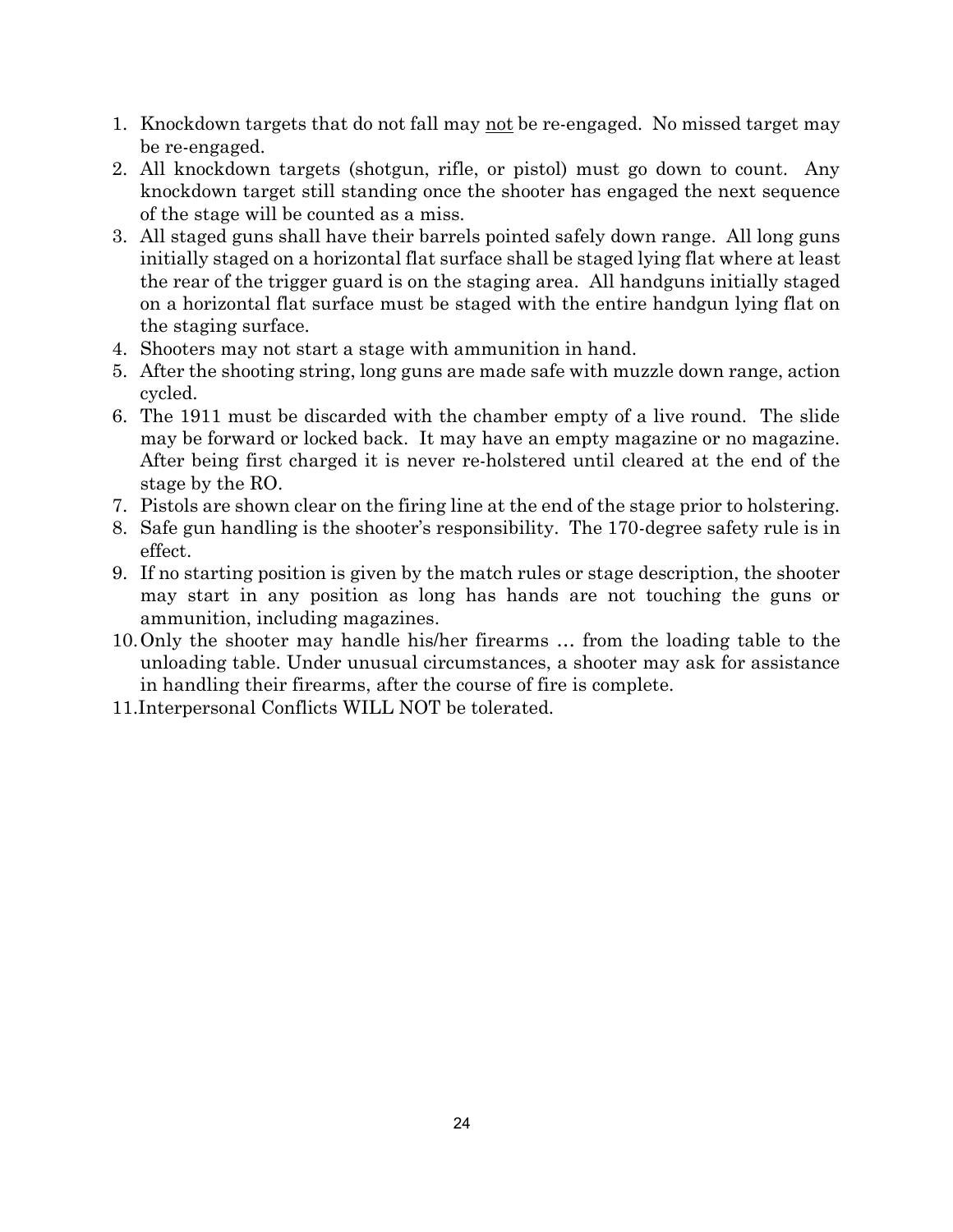#### <span id="page-25-0"></span>**SAFETY PRACTICES FIRST, LAST, AND ALWAYS**

Our sport, by its very nature, has the potential to be dangerous and a serious accident can occur. Every participant in a SASS Wild Bunch Action Shooting match is expected to be a safety officer. Each shooter's first responsibility is for his or her own safe conduct, but all shooters are expected to remain alert for actions by others that are unsafe.

Range Officers and shooters may confront any participant about an observed unsafe situation, and it is expected the matter will quickly be corrected and not repeated. Any argument concerning the correction of a safety related matter can be expected to result in that shooter being ejected from the range.

While every participant is a safety officer, the assigned Match officials are the ONLY persons who may judge a shooter- whether on or off the firing line.

The use of an illegally modified firearm or illegal equipment is a MDQ for Scoring Purposes only. If a Range Officer elects not to penalize a shooter that has not complied with a rule, the effect is penalizing all other match participants that did comply.

- 1. The rules for movement (Basketball Traveling rule) does not pertain to shooting on the move. Shooting on the move is expressly disallowed. (SDQ) The "basketball traveling rule" was originally intended to pertain to a competitor who inadvertently cocks a firearm in a position other than the designated firing position or was moving both feet while engaging targets at the firing position. One foot may be moved to adjust stance or correct balance. "Shuffling" the feet to maintain balance or adjust shooting stance is allowed as long as the shooter does not actually change location. The Basketball Traveling rule was not intended to relate to multiple movements between shots. (e.g., Shooting multiple shots during continuous movement.)
- 2. De-cocking may not be done to avoid a penalty if cocked at the wrong time, position, or location once a round has gone down range. **NO gun may be decocked on the firing line except by pointing it down range and pulling the trigger while under the direct supervision of the Timer Operator.** (This requires a positive indication / acknowledgement from the Timer Operator to the shooter). The penalty for de-cocking is a Stage Disqualification.
- 3. If a firearm is shot out of sequence or from the wrong position or location, the shooter will be awarded a single procedural penalty. In this situation, if the shooter elects or is forced to miss an appropriate target due to unsafe angles or target availability, a round may be reloaded to avoid a miss penalty (the dreaded "Double Jeopardy" of a procedure and a miss). This does not mean a shooter may reload at any other time to make up a miss. Rounds may also be reloaded to replace unfired, ejected rounds.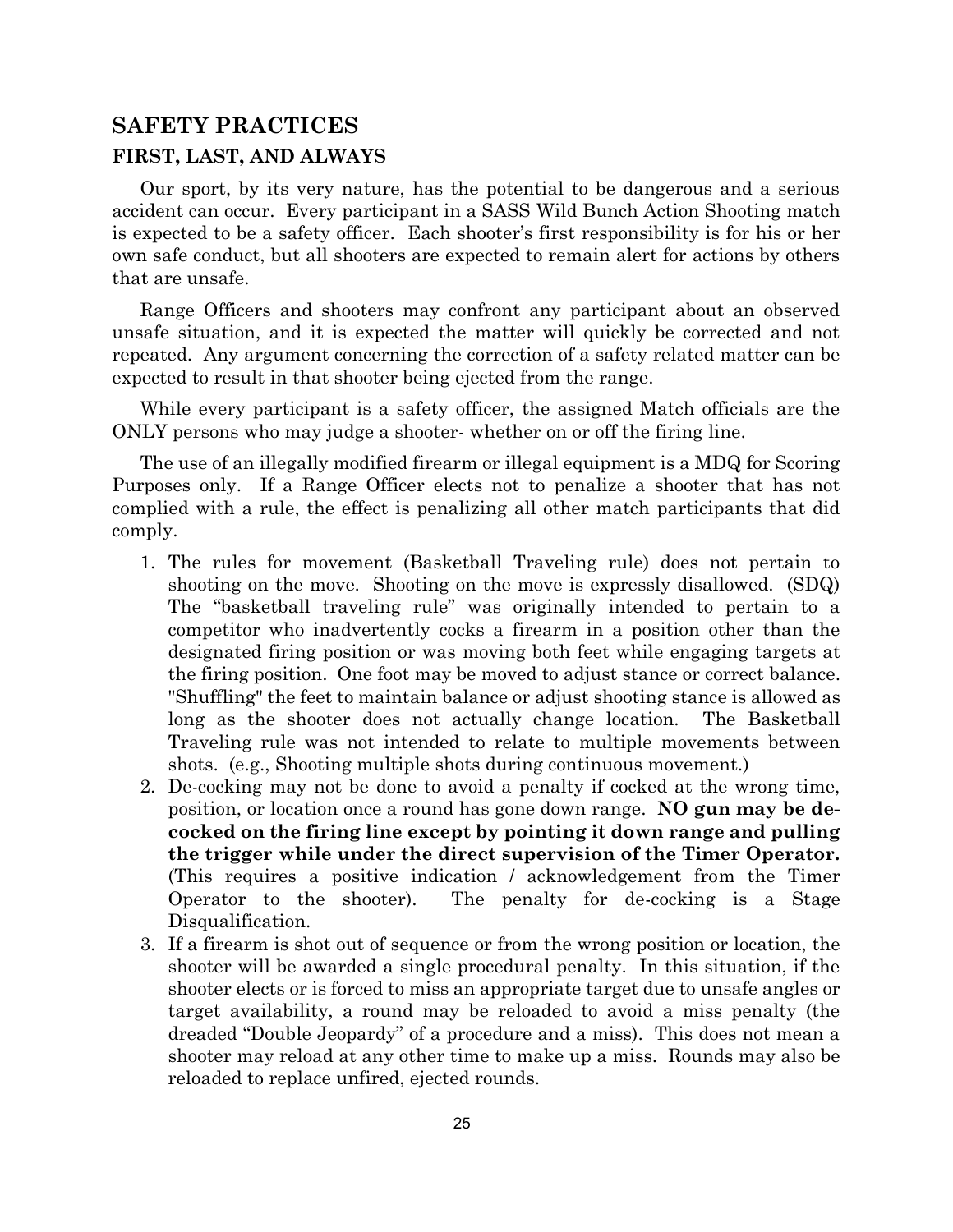- 4. The shooter with firearm in hand shall never be allowed to move with a live round under a cocked hammer (SDQ). Movement is defined the same as "traveling" in basketball. Once the firearm is cocked, one foot must remain in place on the ground until the firearm is made safe. This means the shooter may move with the 1911 as long as the chamber is empty of a live round. The slide may be forward or locked back. It may have no magazine, an empty magazine or a loaded magazine. You may move with a rifle or shotgun when the action is open with or without a round on the carrier or action closed on an empty chamber or expended case.
- 5. A round over the berm is always a bad idea but is worse on some ranges than others. Local match regulations establish the appropriate penalty, up to and including a Match Disqualification.
- 6. Long guns will have their actions cycled at the conclusion of each shooting string. A 10-second minor safety penalty will be assessed if the firearm is not cycled. This condition may be corrected prior to the next round being fired. If the action of a long gun closes after being cycled then the competitor will, at the conclusion of the stage show it to the RO. Appropriate penalties will apply if it is not empty of live ammunition. It is important to read the definition of "Action Cycled" in order to correctly apply this penalty. Checking the gun to assure the hammer is cocked is required to be sure whether the MSV penalty is deserved or not. If the long gun is the last firearm used, it must be cycled prior to leaving the shooters hand(s) at the unloading table. This does not apply to guns shot out of sequence and made "safe" and then restaged.
- 7. Malfunctioning guns still containing rounds will not warrant penalties so long as the malfunction is declared and the gun made safe (placed on a prop or other safe place with the muzzle in a safe direction). At this point, the firearm is still loaded, everyone knows it, and the firearm can be handled in an appropriate manner. It is inappropriate to hand-off the firearm to anyone. It must be grounded safely.
- 8. Ammunition or magazines dropped or "ejected" by a shooter during the course of loading or reloading any firearm during the stage may be recovered and used.
- 9. Once a shooter stages their firearms on the firing line, no other person will touch the firearms. The only exception is if the RO deems it necessary to prevent a severe safety violation. (Any penalties would still apply.) The shooter shall be the only person to move their firearms from the firing line to the unloading table. Posse members shall be instructed not to touch or move any firearm from where the shooter restaged them after completing the firing string with the individual firearm. Under unusual circumstances, a shooter may ask for assistance in handling their firearms after the course of fire is complete.
- 10.The Unloading Officer *MUST* inspect all long guns before they leave the unloading table. Rifles and shotguns must have their action cycled for the Unloading Officer and chambers inspected.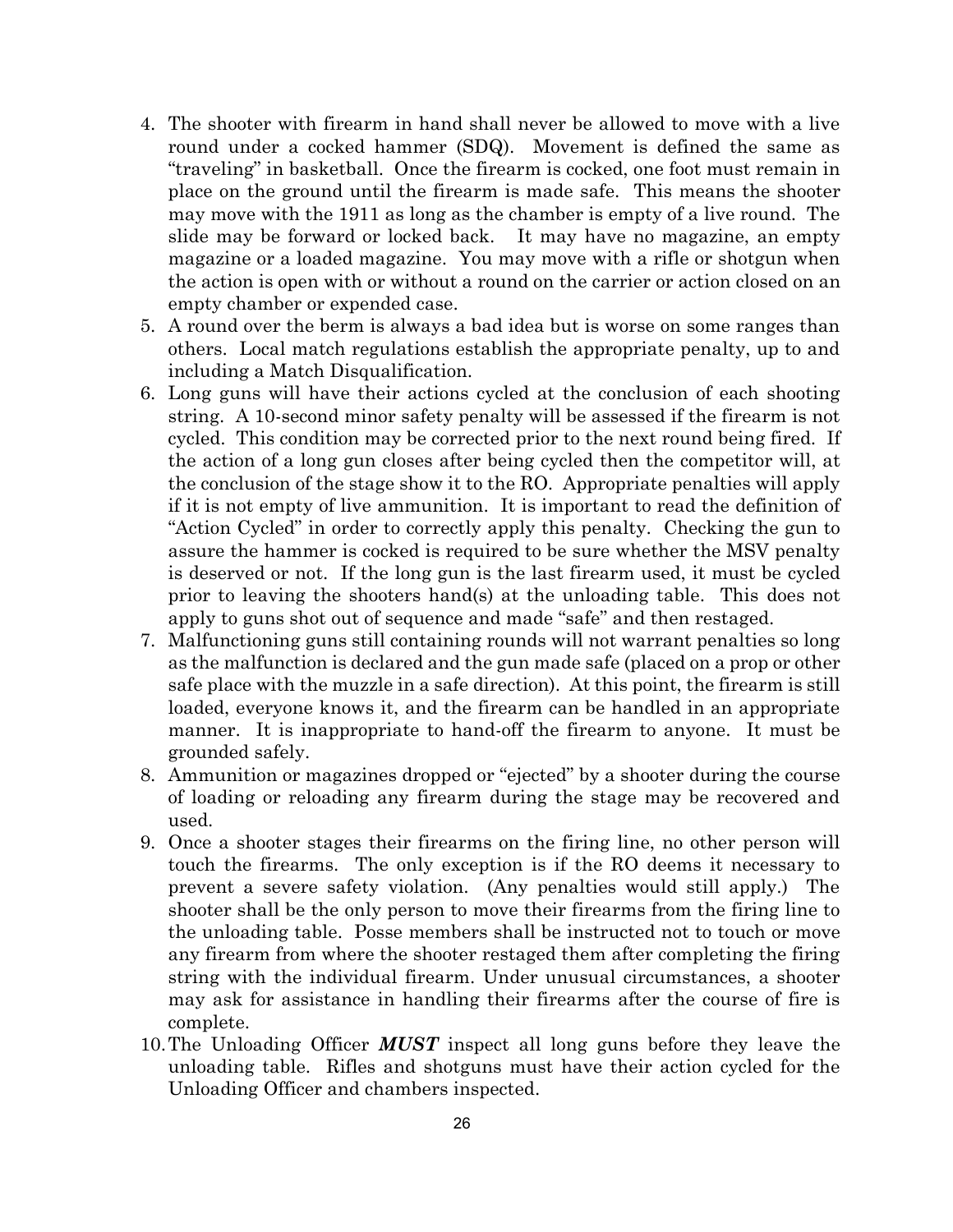- 11.Hearing protection is highly recommended and eye protection is mandatory in and around the shooting areas. While small, period glasses look great, full protection, high impact glasses are strongly recommended. Eye protection is mandatory for all shooters and spectators within direct line of sight of steel targets.
- 12.Only the shooter can physically clear a malfunctioning firearm during the course of fire. If the shooter cannot clear the firearm it must be staged on a suitable prop or other safe place with the muzzle pointing in a safe direction. Once the malfunctioning firearm leaves the shooters hand it may not be used again in the stage. Reuse is treated as an illegally acquired firearm. The penalty is a Procedural and any targets hit with rounds fired from it are counted as misses. No adjustment will be made to the stage raw time.
- 13.If a competitor has a firearm malfunction that cannot be cleared on the line, the firearm may not be removed from the firing line/unloading area until the firearm has been cleared. A Match Disqualification will be awarded to the shooter if the shooter leaves the firing line/unloading area with the firearm unless under the direct supervision of a Match Official.
- 14.The penalty for using "illegally acquired" ammunition (i.e., NOT carried to the line/staged by the shooter in an approved manner) or **OVERLOADED ROUNDS** that are fired will be a PROCEDURAL. NO adjustments will be made to the stage raw time. Illegally acquired ammunition that is fired will not be considered fired for scoring purposes. If it hits an unhit target in the stage, that target will still be a miss. If it hits a target extra to the stage, it will not count for scoring purposes.

## <span id="page-27-0"></span>**ILLEGAL ITEMS**

The use or presence of any outlawed item is a Stage Disqualification.

- Modern shooting gloves.
- •Slings or bayonets on main match long guns.
- •Short sleeve shirts (Male competitors only)
- •Short sleeve tee shirts, long sleeve tee shirts, and tank tops for all competitors. Long sleeved Henley type shirts with buttons are acceptable.
- •Modern feathered cowboy hats (Shady Bradys).
- •Ball caps
- •All types of athletic shoes or combat boots no matter the material from which they are constructed. Note: Period military boots with non-grip enhancing soles if appropriate for the costume are legal for Wild Bunch™ Action Shooting.
- Nylon, plastic, or Velcro accouterments.
- Holsters departing from the vertical by more than 30° when worn.
- •The displaying of manufacturer's, sponsor's or team logos on apparel. Manufacturer's labels on such apparel or equipment are acceptable.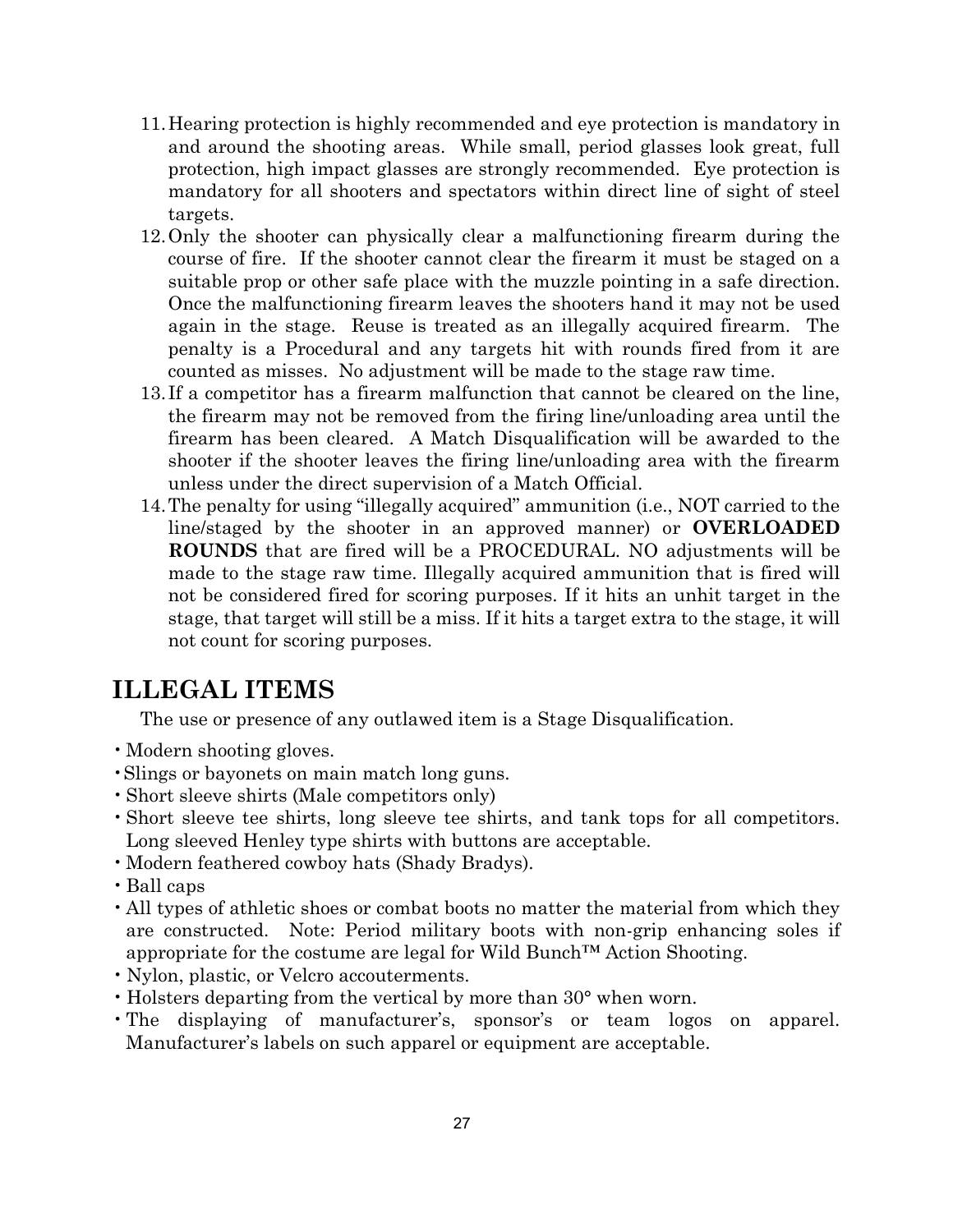SASS wants its participants to be safe, have fun, develop their competitive shooting skills, and enjoy the rich traditions of the Old West. We ask you join us in the friendly spirit of competition and preservation of our heritage.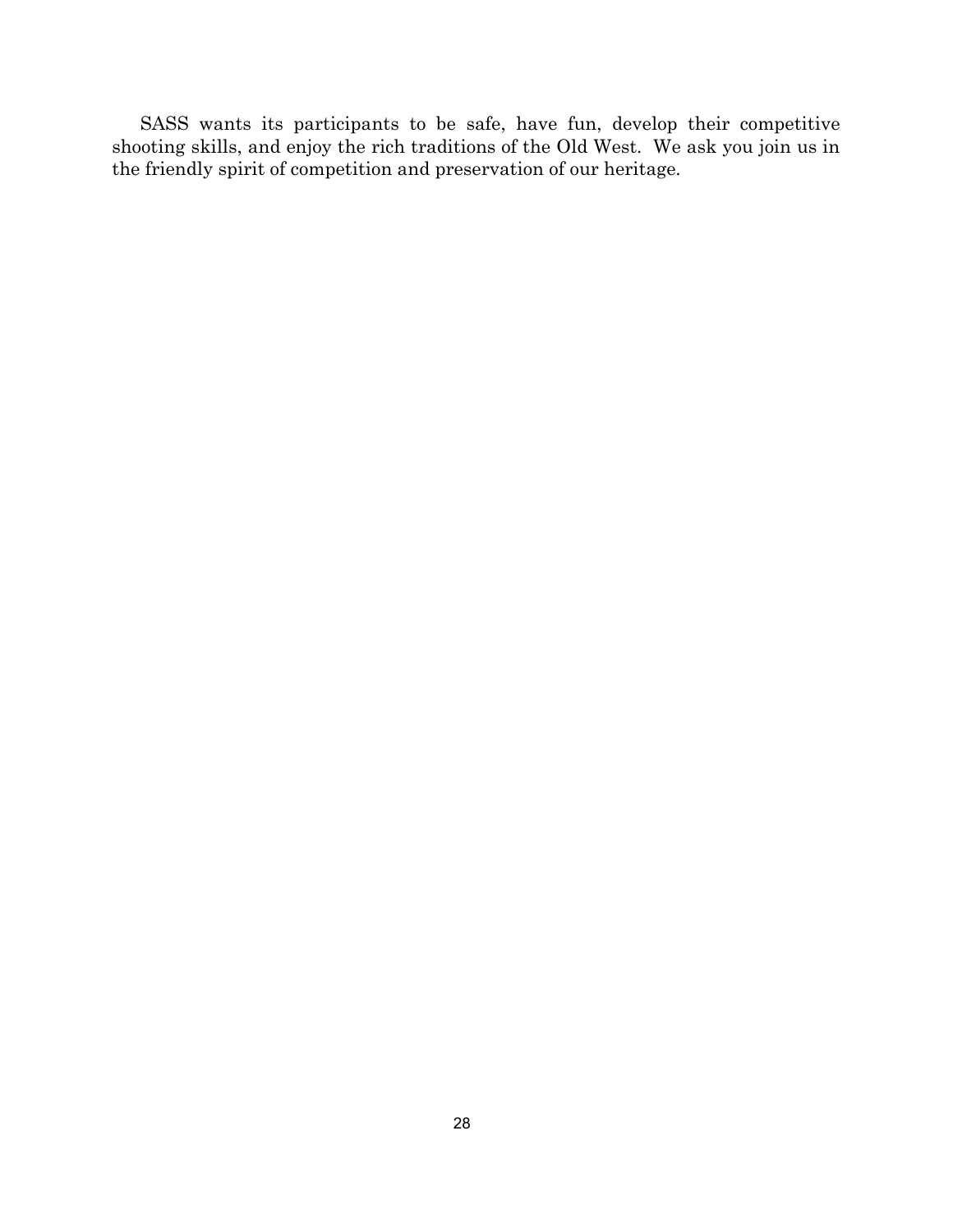## <span id="page-29-0"></span>MISS FLOW CHART

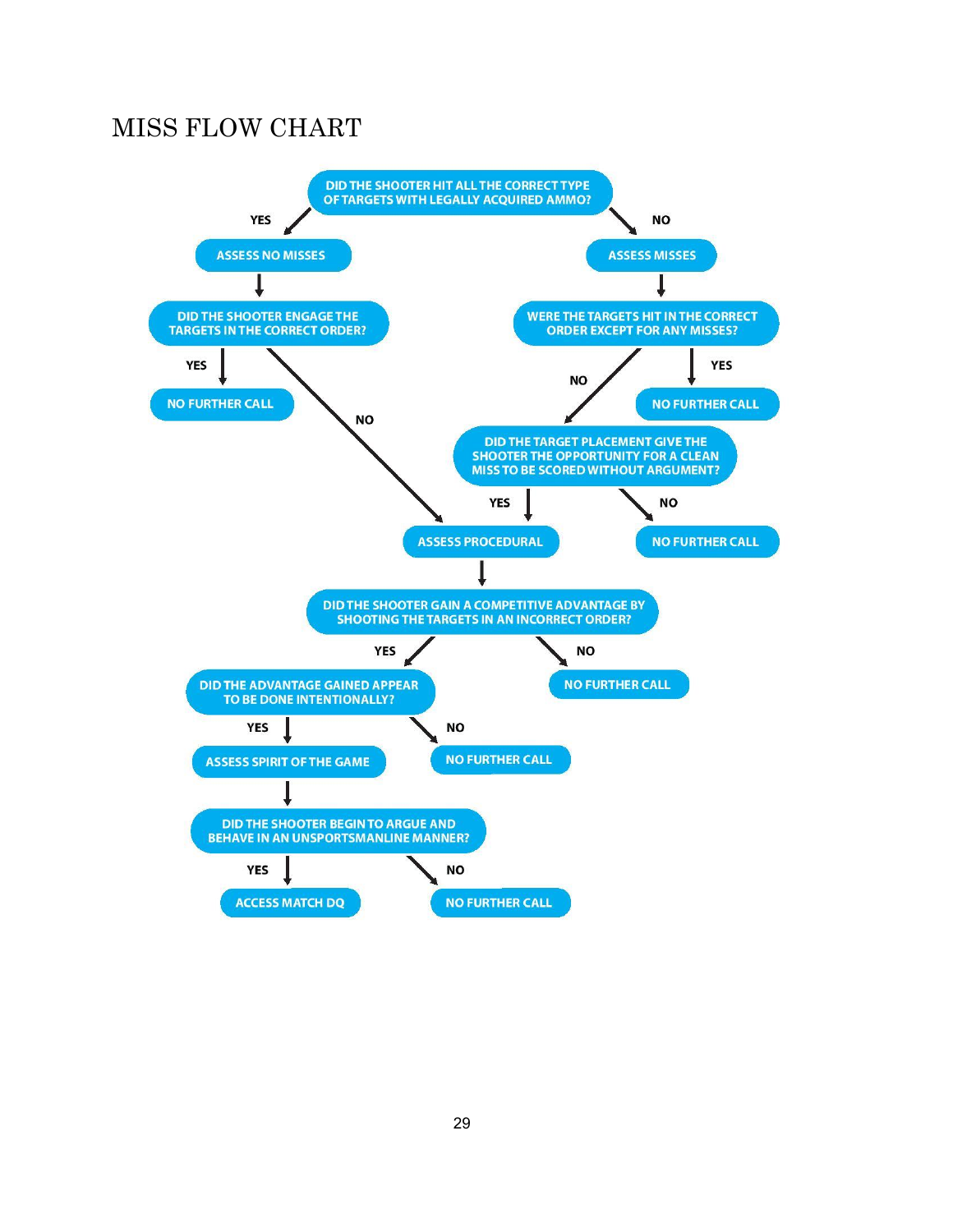| Wild Bunch Pocket RO Card<br>January 2022<br>Strange society<br>43<br>South Masse                                                                            |                         |     | Σ                 |
|--------------------------------------------------------------------------------------------------------------------------------------------------------------|-------------------------|-----|-------------------|
| "SDQ" = Stage Disqualification; "MDQ" = Match<br>"MSV" Minor Safety Violation = 10 Second penalty<br>Disqualification                                        | $\leq$ $\approx$ $\geq$ | ທ ∩ | $\Box$<br>$\circ$ |
| guard while moving,<br>the trigger<br>Failure to have the trigger finger outside<br>reloading, or when clearing a malfunction.                               |                         |     |                   |
| Not cycling a long gun's action at the end of a shooting string                                                                                              |                         |     |                   |
| Staging a long gun with the hammer cocked/action closed (once it leaves the<br>shooter's hands                                                               |                         |     |                   |
| Moving with a live round under the hammer                                                                                                                    |                         |     |                   |
| Live round left in the chamber of a long gun                                                                                                                 |                         |     |                   |
| A cocked pistol with a live round in the chamber or in the inserted magazine<br>leaving the shooter's hand                                                   |                         |     |                   |
| stage<br>$\overline{a}$<br>Re-holstering the pistol after it is charged without it being cleared by<br>official.                                             |                         |     |                   |
| Discharge impacting 5-10 feet from shooter, while on the firing line                                                                                         |                         |     |                   |
| Leaving the firing line after the first round goes down range                                                                                                |                         |     |                   |
| Violation of 170 rule (without sweeping anyone)                                                                                                              |                         |     |                   |
| Sweeping anyone with unloaded firearm                                                                                                                        |                         |     |                   |
| Not adhering to loading or unloading procedures                                                                                                              |                         |     |                   |
| Dropped gun (unloaded/empty)                                                                                                                                 |                         |     |                   |
| Manually de-cocking any firearm on the firing line                                                                                                           |                         |     |                   |
| Arriving at the designated loading area with uncleared firearms after completing<br>a stage within the same day (assessed on the previously completed stage) |                         |     |                   |
| Dry firing at the loading table                                                                                                                              |                         |     |                   |
| Shooting on the move (shooting multiple shots during continuous movement)                                                                                    |                         |     |                   |
| Empty long guns that slip, fall, and break the 170                                                                                                           |                         |     |                   |
| Improperly staged long gun                                                                                                                                   |                         |     |                   |
| Loading other than at the loading table or on the firing line (1911 magazines<br>excepted)                                                                   |                         |     |                   |
| Restaging a long gun for further use, hammer not fully down on an empty chamber<br>or expended round, action closed.                                         |                         |     |                   |
|                                                                                                                                                              |                         |     |                   |

<span id="page-30-0"></span>

| Σ<br>January 2022<br>Carpenter Company                                                                                                                     |              |          |
|------------------------------------------------------------------------------------------------------------------------------------------------------------|--------------|----------|
| "SDQ" = Stage Disqualification; "MDQ" = Match<br><b>SASS</b>                                                                                               |              | $\Sigma$ |
| "MSV" Minor Safety Violation = 10 Second penalty<br>Disqualification                                                                                       |              |          |
| Presence of an outlawed item                                                                                                                               |              |          |
| Shooting on the Move (continuous fluid movement while engaging targets)                                                                                    | Þ            |          |
| Use of ammunition that does not meet power factor (for scoring purposes only)                                                                              |              |          |
| discharge away from the firing line, or any discharge in the loading or<br>Discharge impacting within 5 feet from shooter while on the firing line, or any |              |          |
| Sweeping anyone with loaded firearm                                                                                                                        |              |          |
| Any two (2) stage DQ's or 2 F.T.E./S.O.G.'s during the course of a match                                                                                   |              |          |
| Dropped gun (loaded)                                                                                                                                       |              |          |
| Belligerent attitude/unsportsmanlike conduct/interpersonal conflicts                                                                                       |              |          |
| Shooting under the influence of alcohol, drugs, or impairing medications                                                                                   |              |          |
| Willful failure to comply with a "cease fire" or "stop" command given by,<br>and while under the positive control of the TO.                               |              |          |
| Shooting illegal ammunition                                                                                                                                |              |          |
| д<br>Firing overloaded rounds                                                                                                                              |              |          |
| $\mathbf{p}$<br>Shooting out of category. 1st violation is a procedure, 2 <sup>nd</sup> violation is SDQ, 3 <sup>nd</sup><br>violation is MDQ.             | $\mathbf{c}$ | m        |

procedural penalty may be assessed per stag  $\sim$ <br>Fallure to EngageSpirit of the Game: Willhilly shooting a stage other than the way it was intended in order<br>to gain a competitive advantage or willfully disregarding a non-

## **WILD BUNCH POCKET RO CARD**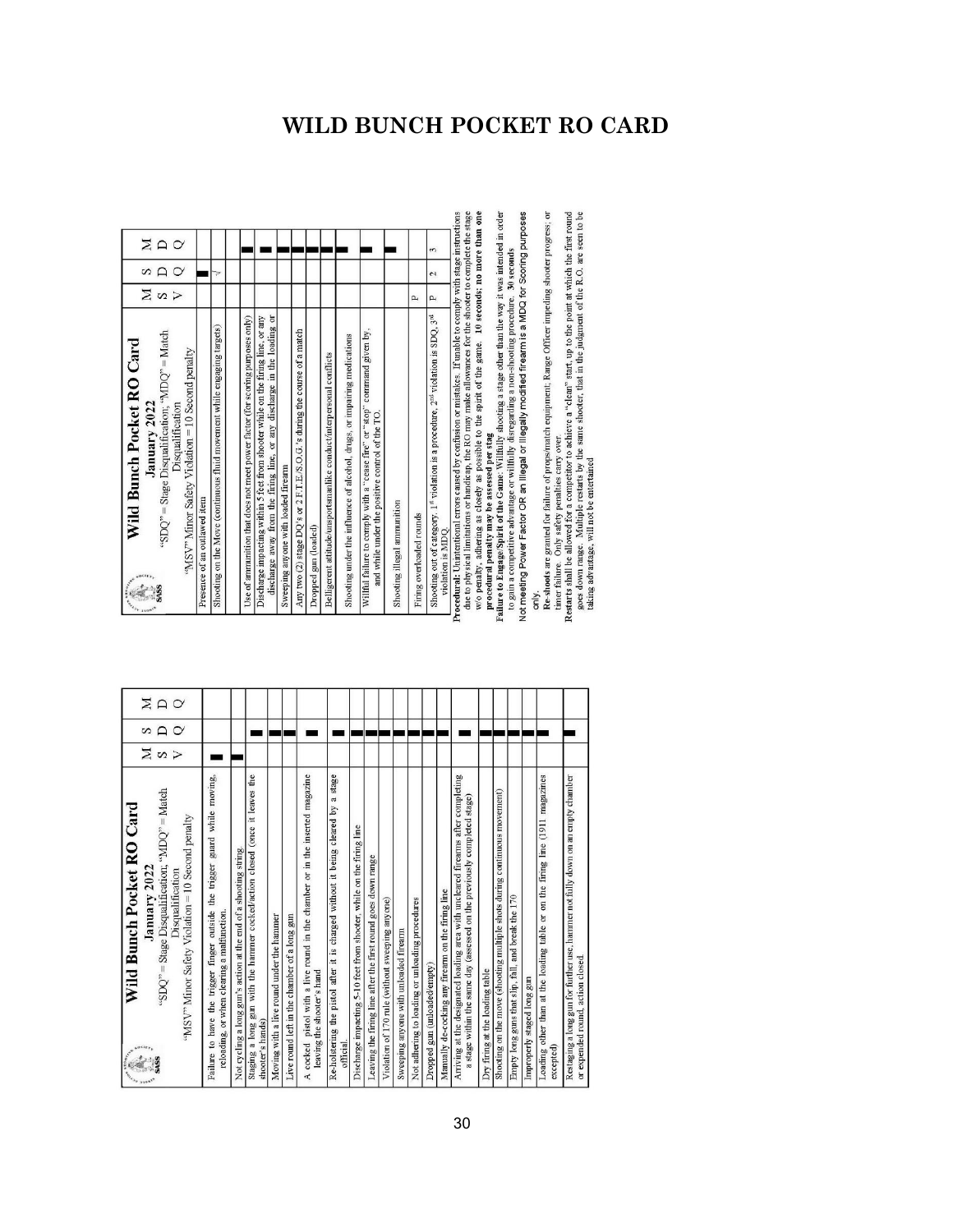## <span id="page-31-0"></span>**GLOSSARY OF TERMS**

- **Action Cycled (lever and pump action long guns)** Opening the action far enough to cock the hammer.
- **Action Closed (lever and pump action long guns)** Bolt in "full battery," i.e., unable to further close by manipulation of the lever or pump mechanisms.

**Action Open (lever and pump action long guns**) – Bolt not closed completely.

- **170º Safety Rule** means the muzzle of the firearm must always be pointed down range +/- 85 degrees in any direction.
- **Basketball Traveling Rule** aka movement with a firearm. Once the firearm is cocked, one foot must remain in place on the ground until the firearm is made safe. This means with the pistol one may move when the chamber is empty and the trigger finger is outside the trigger guard. One may move with a rifle or shotgun when the action is open or hammer down on an empty chamber or an expended case, action closed.

**Charging** – the act of placing a live round in the chamber of the pistol.

**Firearm Cleared** – no live or empty cases in or on the chamber, magazine, or carrier. **Cocked** – hammer not down (on full or half-cock).

- **Committed to a Firearm** the point at which a firearm would have to be made safe to leave the shooter's hand.
- **Committed to a Stage** when the first round is fired down range.
- **Commonly Available** obtainable by anyone given ordinary circumstances with ordinary means.
- **Course of Fire** once the shooter has signified "ready," from the beep of the timer to the last shot fired.
- **Down Range** 180 degrees from the shooter toward the targets of a stage.
- **Dropped Firearm** a firearm that has left the shooter's control and come to rest at a location or position other than where it was intended.
- **Dry Firing**  defined as the act of bringing an unloaded firearm into a shooting position, cocking the hammer, and pulling the trigger as if to cause the gun to fire normally.
- **Duelist Shooting Style** a pistol fired one handed, unsupported. The pistol, hand, or shooting arm, may not be touched by the off-hand except when reloading or resolving a malfunctioning problem. This shooting method is required for Wild Bunch™ Action Shooting Traditional competitors.

**Engaged** – attempting to fire a round at the target.

- **Equipment** any non-apparel item that you take to the firing line.
- **Failure to Engage** willfully or intentionally disregarding the stage instructions in order to obtain a competitive advantage and is not simply because a competitor "makes a mistake." Applies only to non-shooting situations such as refusing to rope a steer, throw a stick of dynamite, or otherwise make an attempt to complete any other non-shooting procedure written within the stage instructions.
- **Firing Line** From first firearm placed on the loading table until all firearms are confirmed as cleared at the unloading table.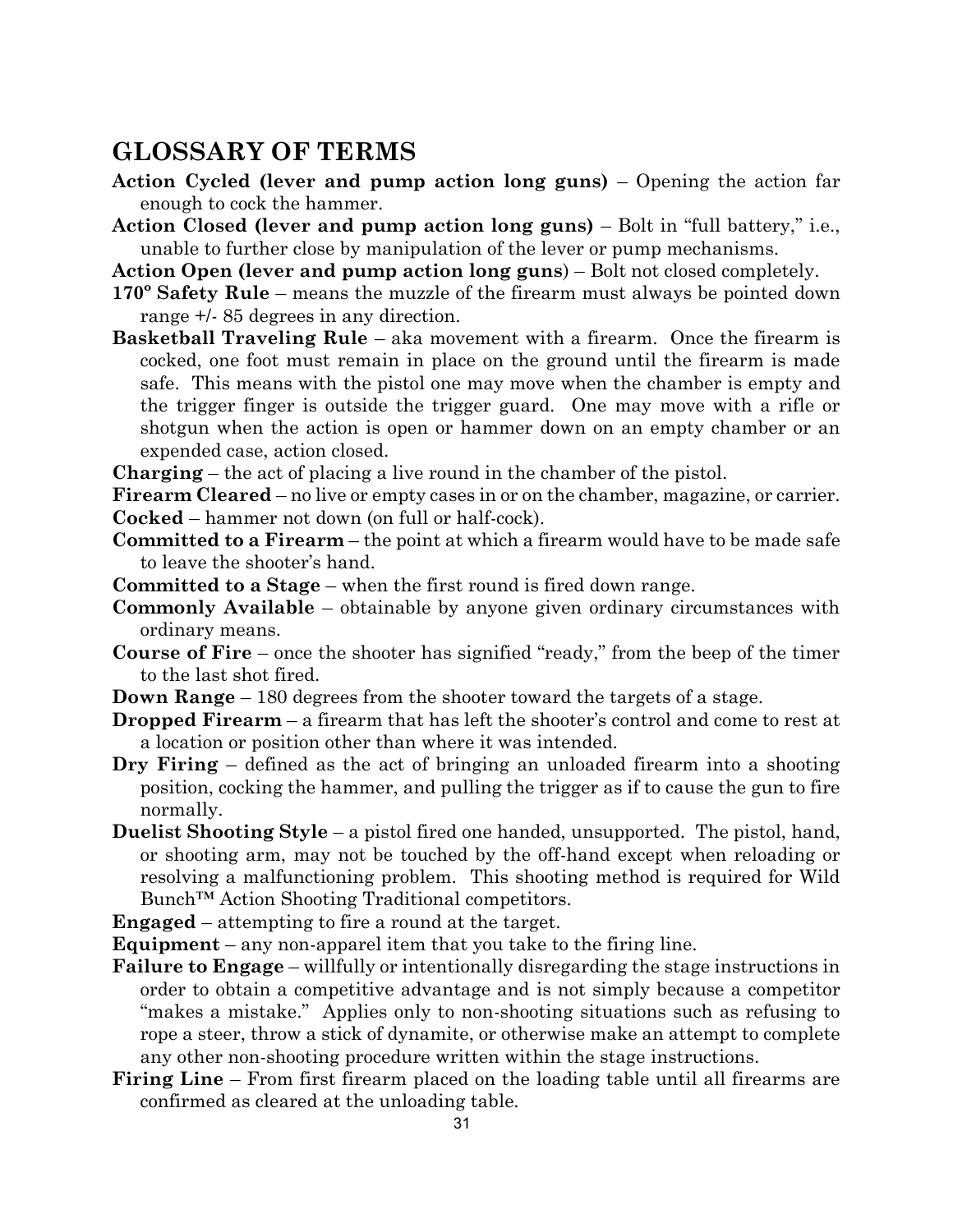**Free Style** – shooter has the option of shooting Two-handed style or Duelist style. Allowed in Wild Bunch™ Action Shooting Modern category.

**Hammer Down** – hammer fully down at its final resting position.

- **Illegally Acquired Ammunition** ammo NOT carried to the line or staged by the shooter in an approved manner or overloaded rounds that are fired.
- **Loaded Firearm** Any firearm with unfired rounds in the chamber.
- **Location** a physical point on a stage (e.g., "behind the door …")
- **Major Safety Violation** a safety infraction that has a high potential for personal injury.
- **Minor Safety Violation** handling or firing a gun in a manner that is unsafe but does not directly endanger persons.
- **Miss** a failure to hit the appropriate target type using the appropriate type firearm.
- **Overloaded Rounds**  *Rifle*: Loading more rounds that the stage requires or more than 10, whichever is less. *Shotgun:* Loading more rounds than the stage requires or more than 6, whichever is less. *Pistol:* Loading more than 7 rounds in a magazine.
- **Pistol in Hand** when the muzzle of the pistol clears the mouth of the holster, or breaks contact with a prop where it was staged.
- **Position** the posture and stance of the shooter (e.g., "the shooter starts with hands touching hat …").
- **Power Factor** Bullet weight (in grains) times the velocity (in feet per second) divided by 1000. The minimum standard in all Wild Bunch™ Action Shooting matches is not less than 150. Maximum velocity for pistols is 1000 fps. Maximum velocity for rifles is 1400 fps.
- **Procedural**  an unintentional action where the competitor does not follow the Stage instructions and can include actions/omissions other than firing a round (e.g., failure to adhere to category requirements).
- **Progressive Penalty** Procedural for the first infraction; Stage Disqualification for the second infraction; Match Disqualification for the third infraction. Example: failure to adhere to category requirements.
- **Reshoot** score recorded, the competitor starts over clean, carrying accrued safety penalties. Both scores turned in.
- **Restart** no recorded score, shooter is given a clean restart.
- **Shooting String** shots from one type of firearm prior to use of the next type of firearm engaged.
- S**quib** Any part of a cartridge lodged inside the barrel of a firearm or a projectile that exits the barrel at an extremely low velocity.
- **Stage** Synonymous with "Course of Fire," from the beep of the timer once the shooter has signified "ready" to the last shot fired.
- **Two Handed Shooting Style** The shooter holds and fires a pistol with two hands. This shooting method is allowed for Wild Bunch™ Action Shooting Modern competitors.
- **Up Range** 180 degrees from the shooter away from the targets of a stage.